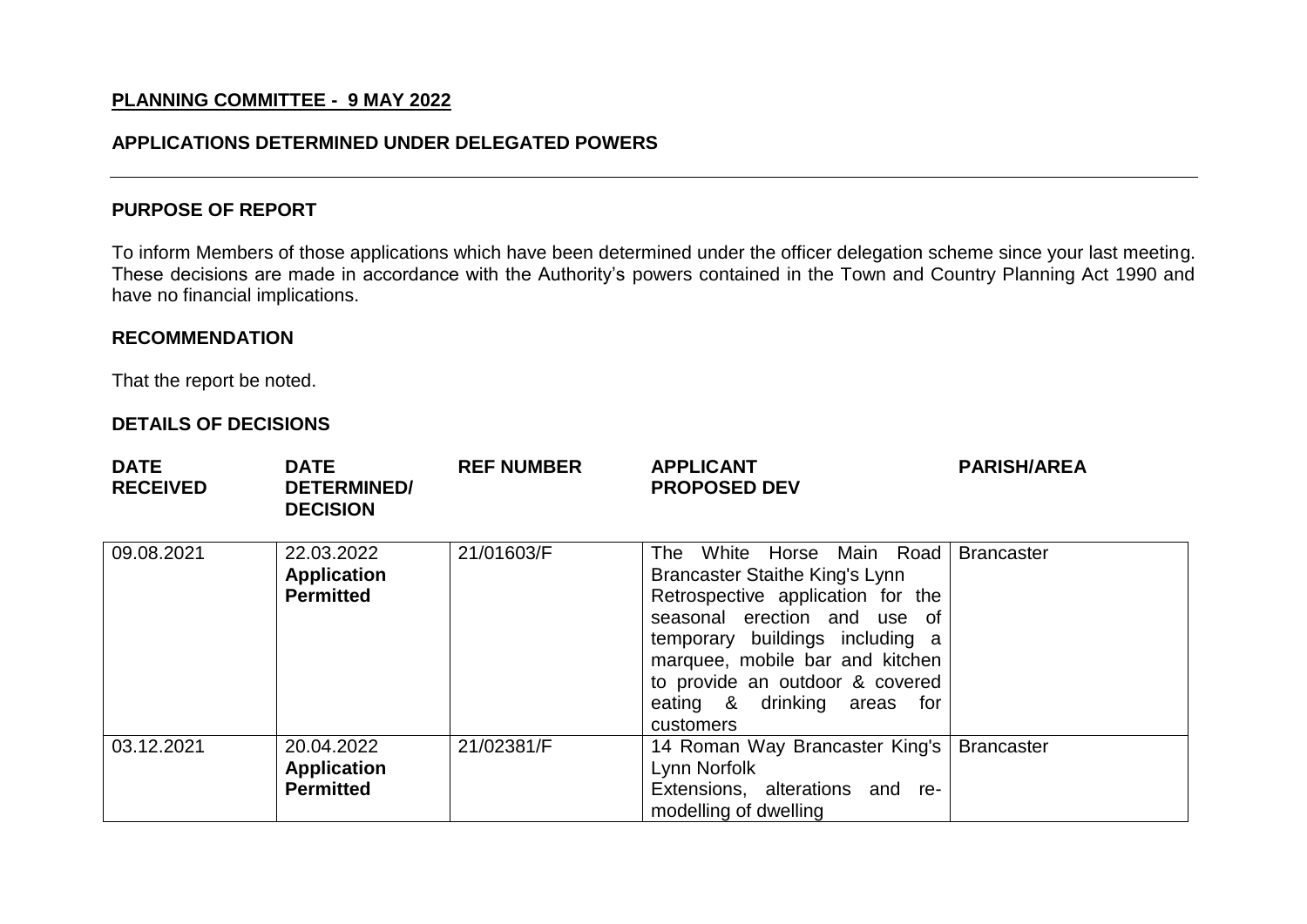| 20.12.2021 | 12.04.2022<br><b>Application</b><br><b>Permitted</b>       | 21/02442/F   | 4 South Corner Brancaster King's  <br>Lynn Norfolk<br>Proposed<br>Extensions<br>and<br>Alterations to existing dwelling<br>house                                                                                                                                                                                                                                                                                                                                                                                                                                                 | <b>Brancaster</b> |
|------------|------------------------------------------------------------|--------------|----------------------------------------------------------------------------------------------------------------------------------------------------------------------------------------------------------------------------------------------------------------------------------------------------------------------------------------------------------------------------------------------------------------------------------------------------------------------------------------------------------------------------------------------------------------------------------|-------------------|
| 11.02.2022 | 08.04.2022<br><b>Application</b><br><b>Permitted</b>       | 22/00314/F   | 9 Anchorage View Brancaster<br>King's Lynn Norfolk<br><b>Proposed Outbuilding</b>                                                                                                                                                                                                                                                                                                                                                                                                                                                                                                | <b>Brancaster</b> |
| 23.02.2022 | 07.04.2022<br><b>TPO</b><br><b>Work</b><br><b>Approved</b> | 22/00027/TPO | Marsh<br>House<br>Cross<br>Lane<br><b>Brancaster King's Lynn</b><br>Trees in a Conservation Area and<br>2/TPO/00249: T1 - Monterey<br>Cypress. Fell and and replaced<br>with 3 new, more suitable species<br>at a location nearby. T2 and T3 -<br>Scots pine. Fell. Replant with 3<br>species nearby T4<br>new<br>Lombardy poplar. Fell. Replant<br>replacement. T5 - Monterey<br>Cypress. Fell and<br>replant<br>replacement. G1 - group of young<br>small, likely self sown species of<br>sycamore saplings and prunus.<br>Fell<br>replant<br>suitable<br>and<br>replacements. | <b>Brancaster</b> |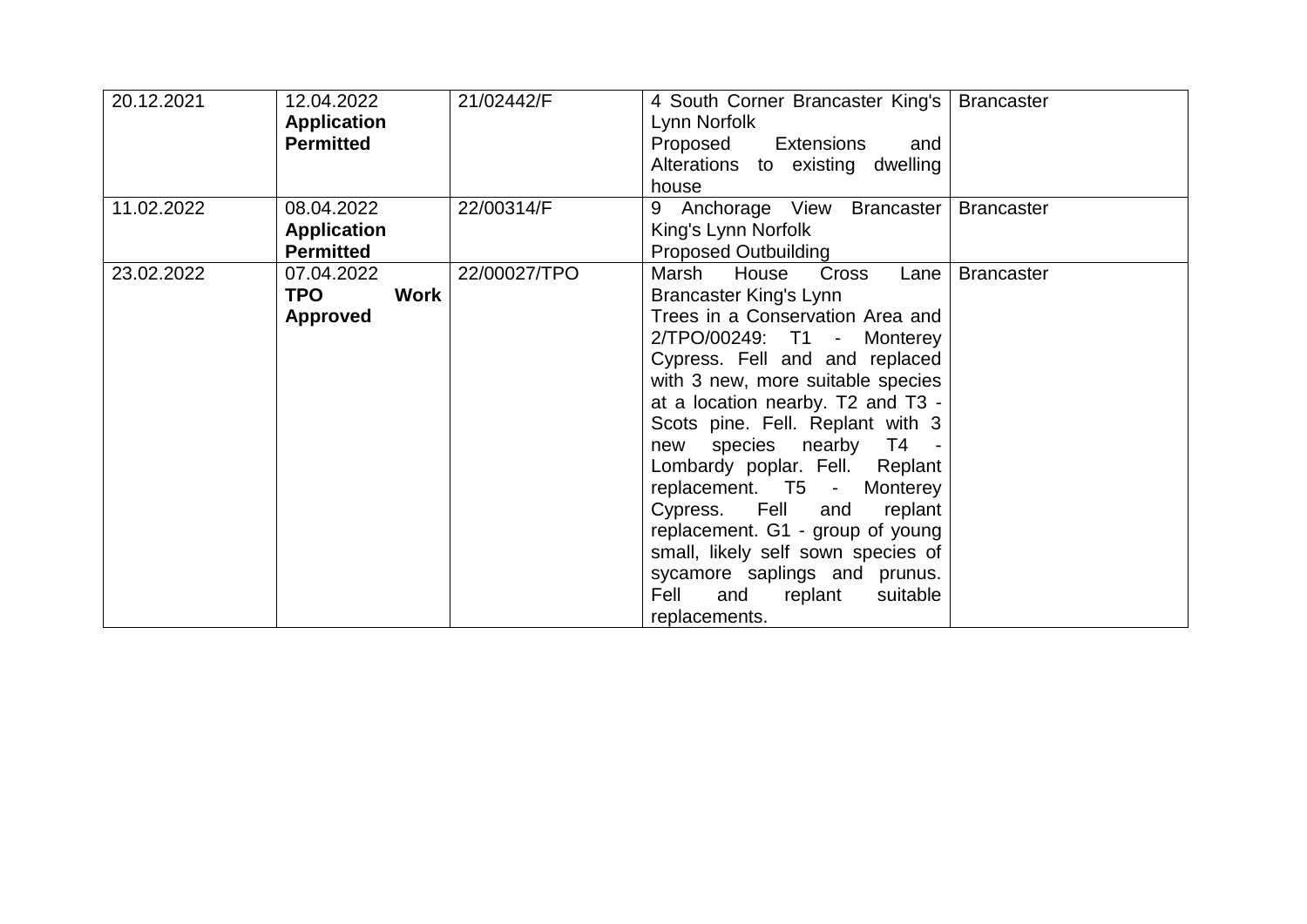| 28.02.2022 | 22.04.2022         | 22/00339/F | Nook 6<br>The .<br>Common<br>Lane    | <b>Brancaster</b>     |
|------------|--------------------|------------|--------------------------------------|-----------------------|
|            | <b>Application</b> |            | <b>Brancaster Staithe KINGS LYNN</b> |                       |
|            | <b>Permitted</b>   |            | Single storey extension<br>and       |                       |
|            |                    |            | alterations to<br>dwelling<br>and    |                       |
|            |                    |            | proposed cart shed with annexe       |                       |
|            |                    |            | above (superseeding detached         |                       |
|            |                    |            | open faced boat store approved       |                       |
|            |                    |            | under application 17/00256/F)        |                       |
|            |                    |            |                                      |                       |
|            |                    |            | Application<br>17/00256/F            |                       |
|            |                    |            | implemented on July 2017             |                       |
| 03.02.2022 | 12.04.2022         | 22/00164/F | Road<br>Point<br>Station<br>House    | <b>Burnham Market</b> |
|            | <b>Application</b> |            | Burnham Market King's Lynn           |                       |
|            | <b>Permitted</b>   |            | <b>External Store</b>                |                       |
| 09.02.2022 | 22.04.2022         | 22/00208/F | 1 St Ethelberts<br>Beech House       | <b>Burnham Market</b> |
|            | <b>Application</b> |            | <b>Close Burnham Market Norfolk</b>  |                       |
|            | <b>Permitted</b>   |            | Two<br>extension<br>and<br>storey    |                       |
|            |                    |            | alterations to dwelling              |                       |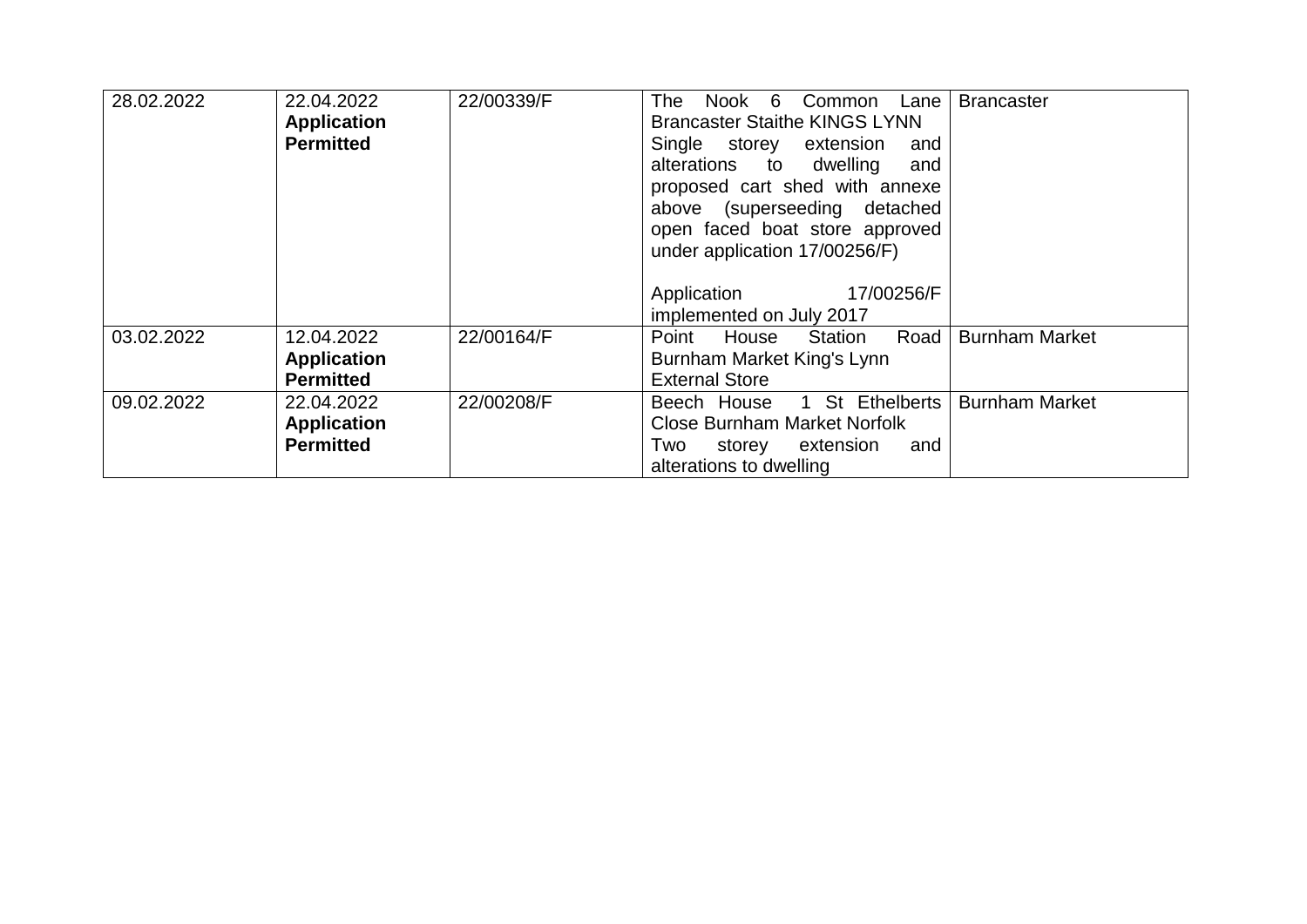| 16.02.2022 | 29.03.2022              | 22/00038/TREECA | Cobham House 43 North Street   Burnham Market |                       |
|------------|-------------------------|-----------------|-----------------------------------------------|-----------------------|
|            | <b>Tree Application</b> |                 | <b>Burnham Market Norfolk</b>                 |                       |
|            | - No objection          |                 | Trees in a Conservation Area: Fig.            |                       |
|            |                         |                 | tree- mature tree thats become                |                       |
|            |                         |                 | oversized and weighted. Reduce                |                       |
|            |                         |                 | the whole tree back to suitable               |                       |
|            |                         |                 | growth points to reduce the weight            |                       |
|            |                         |                 | on the tree to reduce the chances             |                       |
|            |                         |                 | of failure. 4 x umbrella london               |                       |
|            |                         |                 | plane trees - to pollard all trees            |                       |
|            |                         |                 | back to the specified points of               |                       |
|            |                         |                 | growth to maintain the visual effect          |                       |
|            |                         |                 | of the canopy. Beech- to reduce               |                       |
|            |                         |                 | the lower eastern branch back to              |                       |
|            |                         |                 | the<br>has<br>failed<br>where<br>tree         |                       |
|            |                         |                 | previously to reduce the strain on            |                       |
|            |                         |                 | that area. Then reduce the west               |                       |
|            |                         |                 | side of the canopy by 2M to re                |                       |
|            |                         |                 | balance the crown . Yew- to reduce            |                       |
|            |                         |                 | the east side of the tree by 1M and           |                       |
|            |                         |                 | lift the lower eastern part of the            |                       |
|            |                         |                 | crown to re balance                           |                       |
| 22.12.2021 | 23.03.2022              | 21/02474/F      | The Old Bullock Box 1 Blacksmiths             | <b>Burnham Norton</b> |
|            | <b>Application</b>      |                 | Lane Burnham Norton Norfolk                   |                       |
|            | <b>Permitted</b>        |                 | Relocation of internal wood burner,           |                       |
|            |                         |                 | external<br>relocation<br>with<br>0f          |                       |
|            |                         |                 | associated flue.                              |                       |
| 22.12.2021 | 22.03.2022              | 21/02475/LB     | The Old Bullock Box 1 Blacksmiths             | <b>Burnham Norton</b> |
|            | <b>Application</b>      |                 | Lane Burnham Norton Norfolk                   |                       |
|            | <b>Permitted</b>        |                 | Relocation of internal wood burner,           |                       |
|            |                         |                 | external<br>with<br>relocation<br>0f          |                       |
|            |                         |                 | associated flue.                              |                       |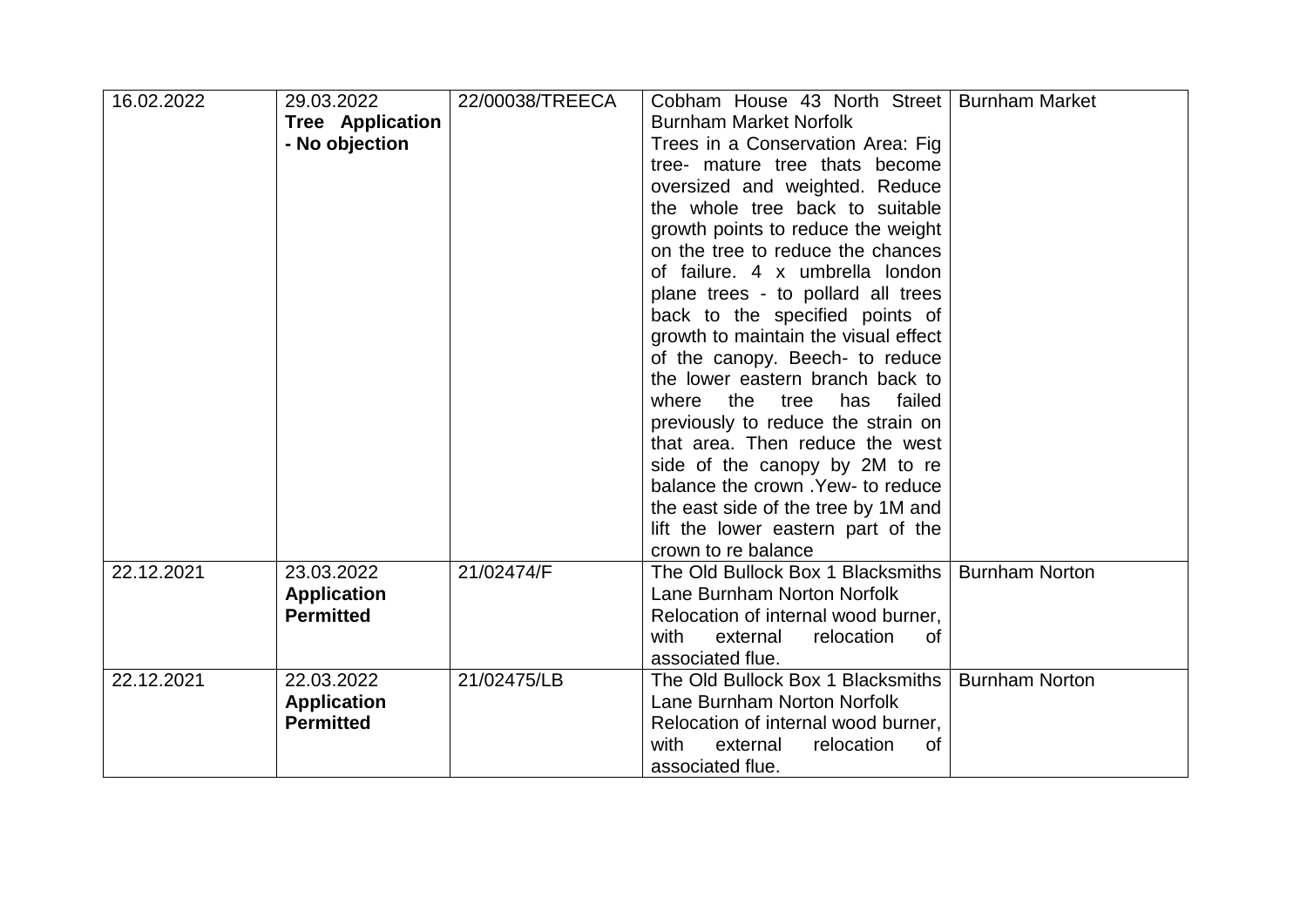| 15.03.2022 | 13.04.2022<br><b>Tree Application</b><br>- No objection | 22/00079/TREECA | Land 170M SW Burnham Overy<br>Mill N of Road Burnham Overy Mill<br>Road Burnham Overy<br>Tower<br><b>Staithe</b><br>Cut Willows down to land level<br>removing timber to the west bank                                                                                                                             | <b>Burnham Norton</b> |
|------------|---------------------------------------------------------|-----------------|--------------------------------------------------------------------------------------------------------------------------------------------------------------------------------------------------------------------------------------------------------------------------------------------------------------------|-----------------------|
| 01.02.2022 | 07.04.2022<br><b>Application</b><br><b>Permitted</b>    | 22/00216/F      | Jesmond Tower Road Burnham<br>Overy Staithe King's Lynn<br>Single storey oak framed summer<br>house with adjoining decking                                                                                                                                                                                         | <b>Burnham Overy</b>  |
| 16.12.2021 | 21.03.2022<br><b>Application</b><br><b>Permitted</b>    | 21/02427/F      | The Old Post Office Walsingham<br>Road Burnham Thorpe Norfolk<br>Retrospective renovations<br>and<br>repairs to existing utilities building.                                                                                                                                                                       | <b>Burnham Thorpe</b> |
| 18.01.2022 | 23.03.2022<br>NO OBJECTION<br><b>TO NCC APP</b>         | 22/00117/CM     | Sewage Treatment Works Joan<br>Shorts Lane Burnham Market<br><b>Norfolk</b><br><b>MATTERS:</b><br><b>COUNTY</b><br>The<br>construction of a Motor Control<br>Centre(MCC)<br>Kiosk<br>inside<br>Burnham Market Water Recycling<br>Centre (WRC)                                                                      | <b>Burnham Thorpe</b> |
| 21.02.2022 | 01.04.2022<br><b>Tree Application</b><br>- No objection | 22/00042/TREECA | North<br><b>Street</b><br>Burslem House<br>Castle Acre KINGS LYNN<br>Trees in a Conservation Area: T1-<br>Willow (Salix) repollard back to old<br>points. Prevention of extended<br>limb weight and failures. T2- Silver<br>birch (betula pendula) reduction of<br>crown for long term maintenance<br>$2 - 2.5m$ . | Castle Acre           |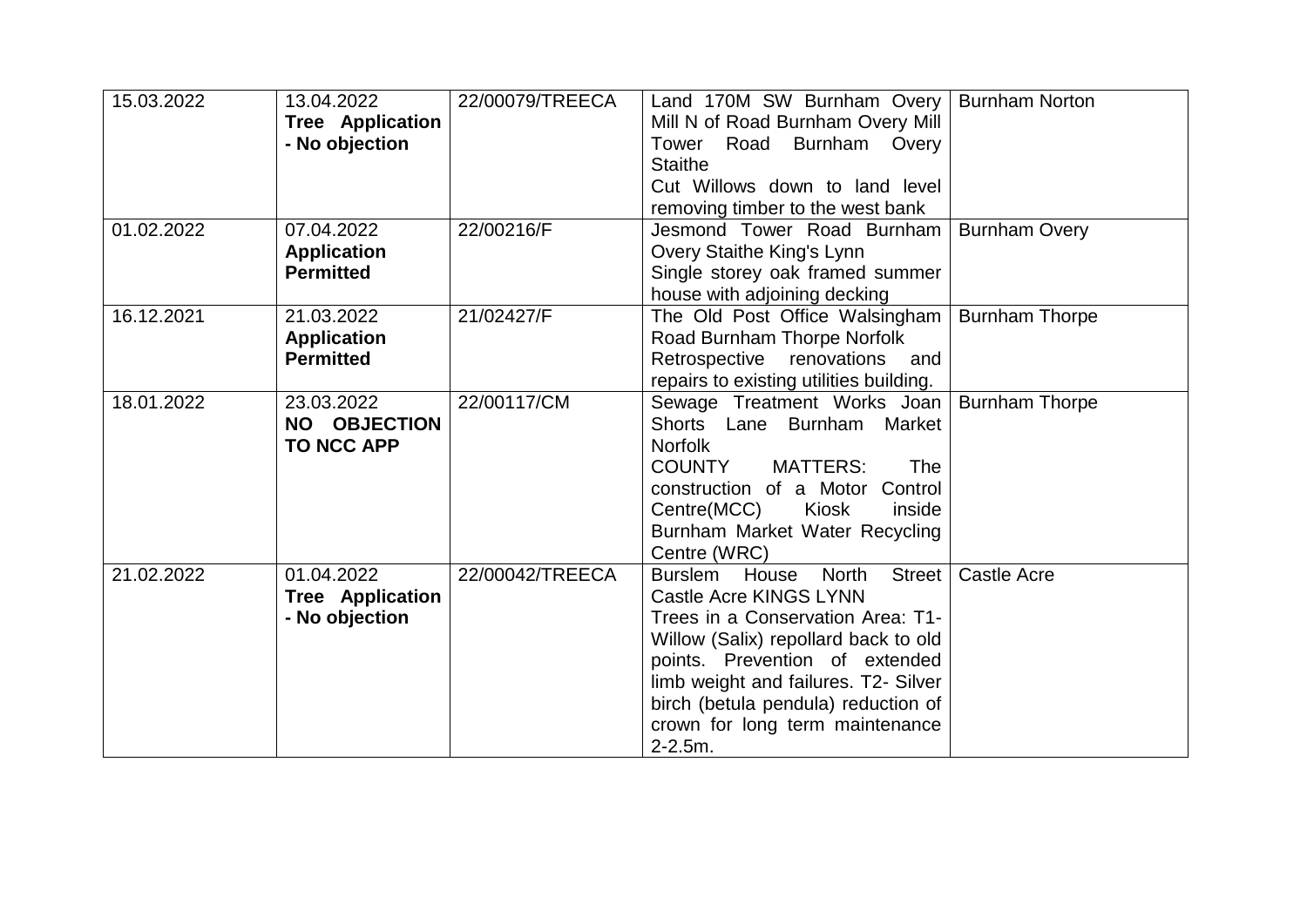| 30.06.2021 | 31.03.2022<br><b>Application</b><br><b>Permitted</b> | 21/01322/F   | 76 Ferry Road Clenchwarton<br>King's Lynn Norfolk<br>Replacement of existing bungalow<br>and out buildings with new<br>detached two storey dwelling and<br>detached garage                                                        | Clenchwarton |
|------------|------------------------------------------------------|--------------|-----------------------------------------------------------------------------------------------------------------------------------------------------------------------------------------------------------------------------------|--------------|
| 25.01.2022 | 25.03.2022<br><b>Application</b><br><b>Permitted</b> | 22/00111/F   | Ground<br>Fosters<br>Sports<br><b>LYNN</b><br>Clenchwarton<br><b>KINGS</b><br><b>Norfolk</b><br>Variation of Condition 1 attached<br>Planning<br>Permission<br>to<br>17/01632/RMM:<br>Residential<br>development for 40 dwellings | Clenchwarton |
| 12.01.2022 | 14.04.2022<br><b>Application</b><br><b>Permitted</b> | 22/00049/F   | Shingfield Corner Lynn Road<br>Hillington King's Lynn<br>Extension and Detached Garage<br>Building.                                                                                                                               | Congham      |
| 24.02.2022 | 13.04.2022<br><b>TPO</b><br>work<br><b>Refused</b>   | 22/00022/TPO | Lodge<br><b>Broadgate</b><br>The<br>Lane<br>Congham King's Lynn<br>2/TPO/00203: T1 Chestnut reduce<br>by 40%. T2 Oak reduce by 40%.<br>T3 Oak reduce by 40%                                                                       | Congham      |
| 22.02.2022 | 19.04.2022<br><b>Application</b><br><b>Permitted</b> | 22/00300/F   | 5 Adelphi Terrace Main Road<br>Crimplesham King's Lynn<br>Single storey side extension on<br>existing dwelling                                                                                                                    | Crimplesham  |
| 10.01.2022 | 12.04.2022<br><b>Application</b><br><b>Permitted</b> | 22/00017/F   | 17 St Johns Way St John's<br><b>Business Estate Downham Market</b><br><b>Norfolk</b><br>Proposed commercial units                                                                                                                 | Denver       |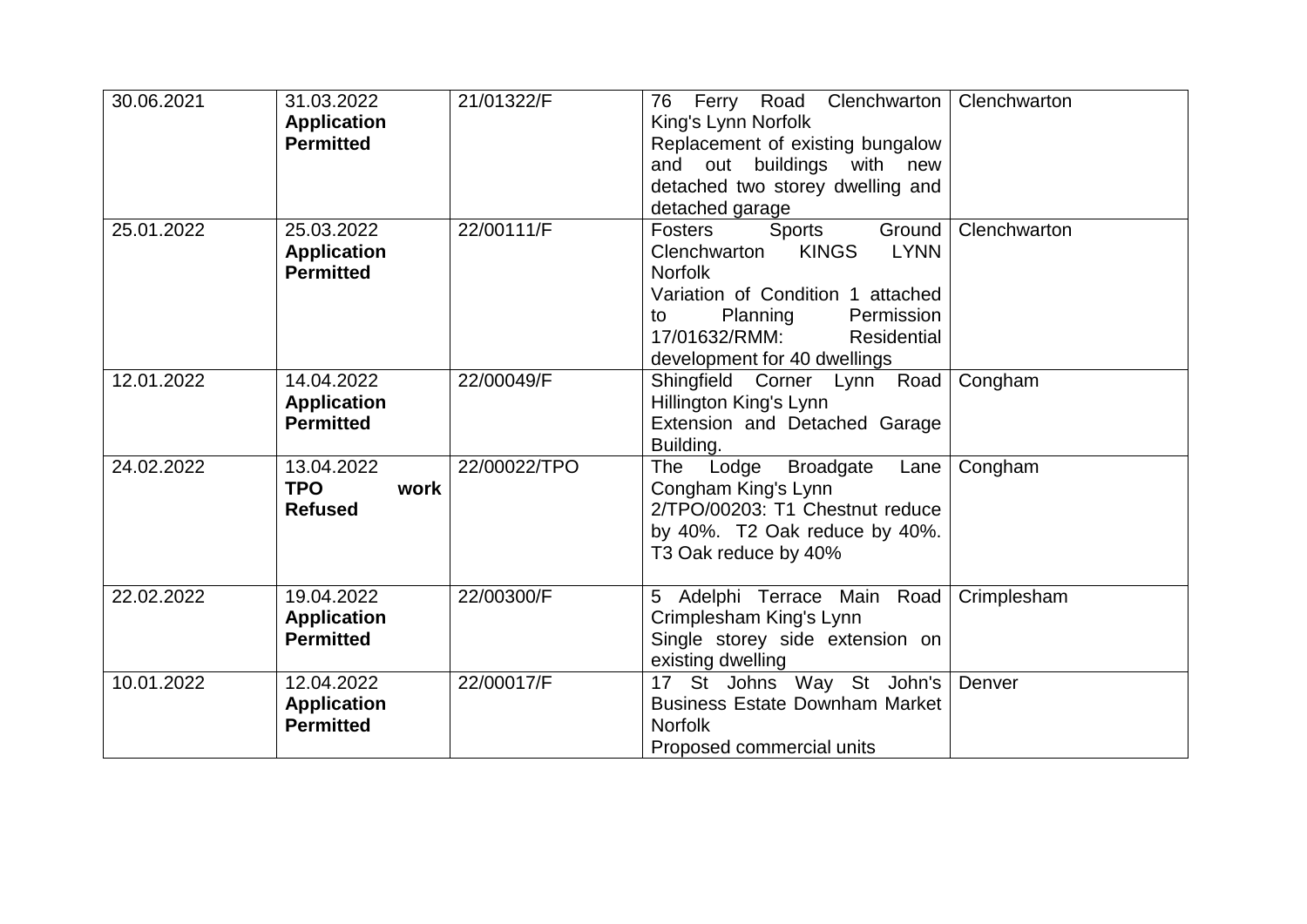| 16.02.2022 | 28.03.2022<br>GPD HH extn -<br><b>Not Required</b>   | 22/00370/PAGPD | Nightingale Walk<br>Denver<br>30<br>Downham Market Norfolk<br>Single storey rear extension which<br>extends beyond the rear wall by<br>6m with a maximum height of 3.5m<br>and a height of 2.47m to the eaves                      | Denver     |
|------------|------------------------------------------------------|----------------|------------------------------------------------------------------------------------------------------------------------------------------------------------------------------------------------------------------------------------|------------|
| 03.02.2022 | 30.03.2022<br><b>Application</b><br><b>Permitted</b> | 22/00172/F     | 6C Fern Hill Dersingham King's<br>Lynn Norfolk<br><b>Proposed Garage</b>                                                                                                                                                           | Dersingham |
| 04.02.2022 | 07.04.2022<br><b>Application</b><br><b>Permitted</b> | 22/00175/F     | 30 Centre Vale Dersingham King's<br>Lynn Norfolk<br>The proposal seeks permission for<br>a two storey rear extension,<br>internal works and front porch to<br>be erected to the existing property                                  | Dersingham |
| 20.12.2021 | 12.04.2022<br><b>Application</b><br><b>Permitted</b> | 21/02441/F     | The Gables Fakenham Road<br>Docking King's Lynn<br>Two storey side and single storey<br>rear extension to dwelling                                                                                                                 | Docking    |
| 12.01.2022 | 14.04.2022<br><b>Application</b><br><b>Permitted</b> | 22/00057/F     | East End Cottage Stanhoe Road<br>Docking King's Lynn<br>Demolition of existing single storey<br>side and rear extensions and<br>detached garden store to be<br>replaced with a two storey side<br>and single storey rear extension | Docking    |
| 03.02.2022 | 05.04.2022<br><b>Application</b><br><b>Permitted</b> | 22/00244/F     | Holly House High Street Docking<br>King's Lynn<br>Refurbishment of existing building,<br>demolition<br>of<br>existing<br>rear<br>extension to be replaced with a<br>new single storey extension.                                   | Docking    |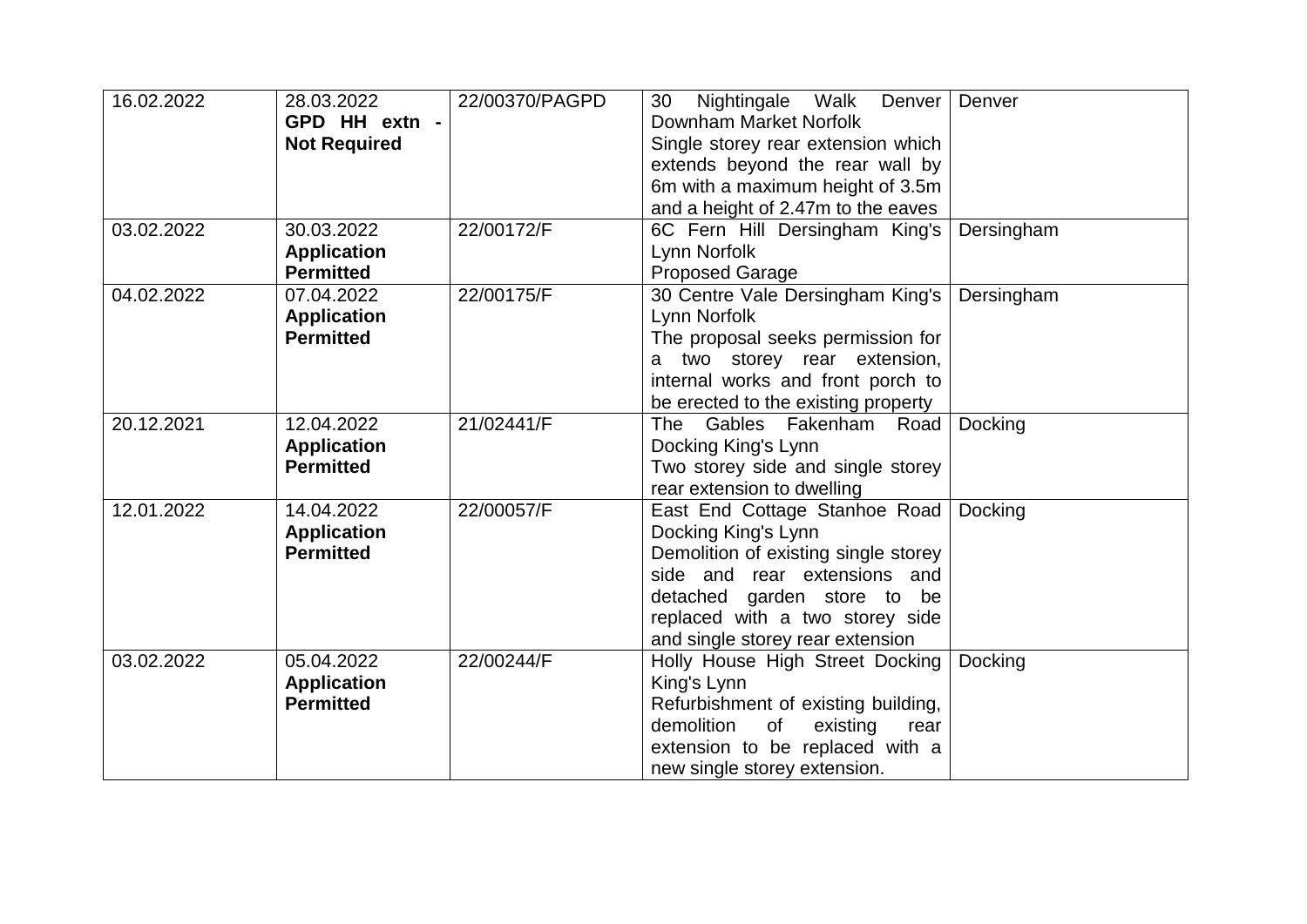| 10.02.2022 | 29.03.2022              | 22/00048/TREECA | 4 Winchmore Row Station Road                       | Docking               |
|------------|-------------------------|-----------------|----------------------------------------------------|-----------------------|
|            | <b>Tree Application</b> |                 | Docking Norfolk                                    |                       |
|            | - No objection          |                 | Tree in a Conservation Area:                       |                       |
|            |                         |                 | Eucalyptus Tree - To be cut down                   |                       |
| 30.04.2021 | 12.04.2022              | 21/01029/A      | 38 Bridge Street Downham Market                    | <b>Downham Market</b> |
|            | <b>Application</b>      |                 | <b>Norfolk</b>                                     |                       |
|            | <b>Permitted</b>        |                 | ADVERT APPLICATION:<br>$1 \times$                  |                       |
|            |                         |                 | externally illuminated fascia sign, 1              |                       |
|            |                         |                 | x non-illuminated hanging sign and                 |                       |
|            |                         |                 | 1 externally illuminated hoarding                  |                       |
|            |                         |                 | sign                                               |                       |
| 10.01.2022 | 07.04.2022              | 22/00019/LB     | 38 Bridge Street Downham Market                    | Downham Market        |
|            | <b>Application</b>      |                 | Norfolk PE38 9DH                                   |                       |
|            | <b>Permitted</b>        |                 | Retrospective<br>listed<br>building                |                       |
|            |                         |                 | application for 1 x hanging sign, 1                |                       |
|            |                         |                 | x hoarding sign and 1 x fascia sign                |                       |
| 03.02.2022 | 31.03.2022              | 22/00166/F      | Bexwell Road Downham<br>25                         | Downham Market        |
|            | <b>Application</b>      |                 | Market Norfolk PE38 9LH                            |                       |
|            | <b>Permitted</b>        |                 | Extension to and conversion of                     |                       |
|            |                         |                 | outbuildings<br>residential<br>to<br>accommodation |                       |
| 18.02.2022 | 12.04.2022              | 22/00371/F      | The SWAN CENTRE Paradise                           | Downham Market        |
|            | <b>Application</b>      |                 | <b>Road Downham Market Norfolk</b>                 |                       |
|            | <b>Permitted</b>        |                 | New entrance door on the south                     |                       |
|            |                         |                 | elevation of an original Victorian                 |                       |
|            |                         |                 | school<br>building<br>facing<br>onto               |                       |
|            |                         |                 | Road.<br>Creation<br>Paradise<br><b>of</b>         |                       |
|            |                         |                 | mezzanine floor in meeting room.                   |                       |
| 22.02.2022 | 13.04.2022              | 22/00298/F      | 15 London Road Downham Market                      | Downham Market        |
|            | <b>Application</b>      |                 | Norfolk PE38 9BX                                   |                       |
|            | <b>Permitted</b>        |                 | Erection of railings on top of                     |                       |
|            |                         |                 | existing boundary wall                             |                       |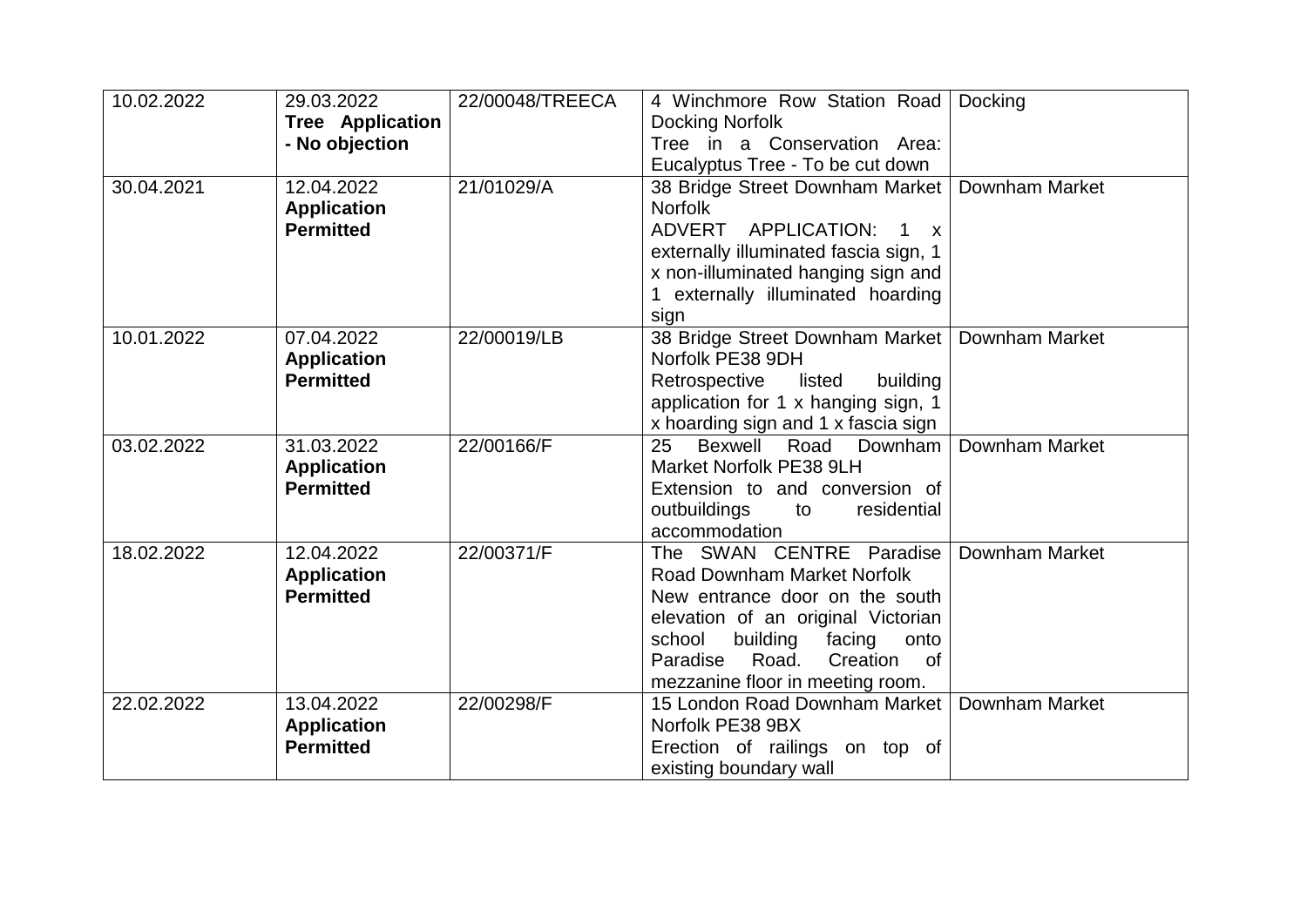| 09.03.2022 | 01.04.2022              | 22/00025/TPO    | Road Downham<br>18<br>Burnham           | Downham Market |
|------------|-------------------------|-----------------|-----------------------------------------|----------------|
|            | Work<br><b>TPO</b>      |                 | Market Norfolk PE38 9SF                 |                |
|            | <b>Approved</b>         |                 | (2/TPO/00305) Crown reduce Oak          |                |
|            |                         |                 | by 1.5m and thin lightly.               |                |
| 17.03.2022 | 19.04.2022              | 22/00066/TREECA | Howdale Road Downham<br>85              | Downham Market |
|            | <b>Tree Application</b> |                 | Market Norfolk PE38 9AH                 |                |
|            | - No objection          |                 | T1 - believed to be Ash, to remove      |                |
|            |                         |                 | safety reasons, within a<br>for         |                |
|            |                         |                 | <b>Conservation Area</b>                |                |
| 29.04.2021 | 24.03.2022              | 21/01011/F      | Land To Rear of Old White Horse         | East Rudham    |
|            | <b>Application</b>      |                 | <b>Station Road East Rudham Norfolk</b> |                |
|            | <b>Refused</b>          |                 | Construction of four Dwellings          |                |
| 12.05.2021 | 29.03.2022              | 21/01093/F      | Home Farm Gayton Road East              | East Winch     |
|            | <b>Application</b>      |                 | Winch King's Lynn                       |                |
|            | <b>Permitted</b>        |                 | Conversion of existing barn to form     |                |
|            |                         |                 | 2 new dwellings                         |                |
| 02.08.2021 | 31.03.2022              | 21/01545/LDP    | The Rose Cottage Main Road              | East Winch     |
|            | <b>Would be Lawful</b>  |                 | <b>West Bilney Norfolk</b>              |                |
|            |                         |                 | Lawful Development Certificate:         |                |
|            |                         |                 | Occupation of annexe by Mr and          |                |
|            |                         |                 | Mrs Brown in compliance with            |                |
|            |                         |                 | condition 2 of planning permission      |                |
|            |                         |                 | reference 21/00201/F                    |                |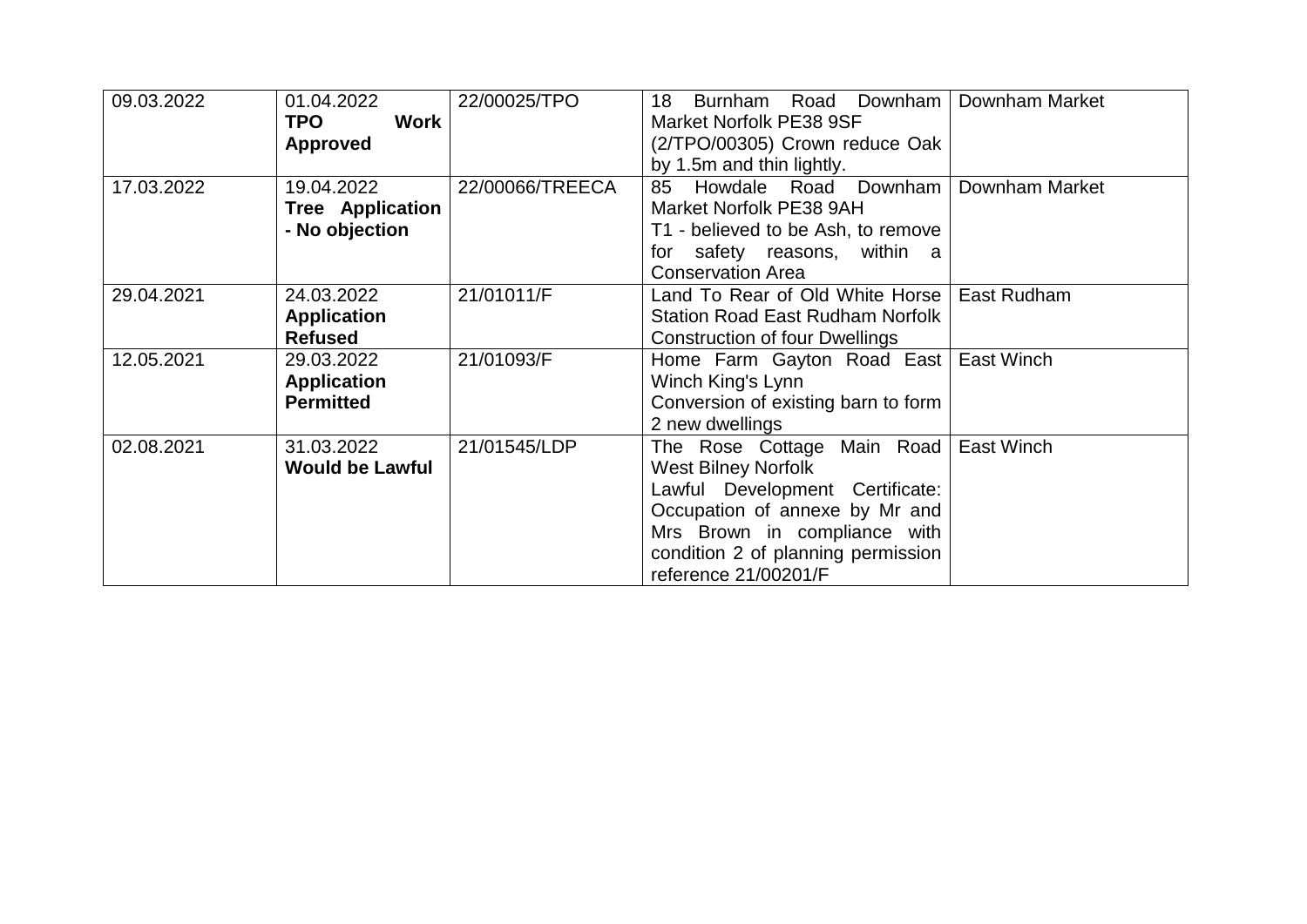| 28.01.2022 | 30.03.2022<br><b>Application</b>        | 22/00141/F     | Fulwood House Church Lane East   East Winch<br><b>Winch KINGS LYNN</b> |        |
|------------|-----------------------------------------|----------------|------------------------------------------------------------------------|--------|
|            | <b>Permitted</b>                        |                | Construction of Two Storey Side                                        |        |
|            |                                         |                | Extension to mirror<br>existing                                        |        |
|            |                                         |                | footprint. Construction of Single                                      |        |
|            |                                         |                | Storey Rear Extension with Flat                                        |        |
|            |                                         |                | Roof.                                                                  |        |
|            |                                         |                | Construction of Detached Garage                                        |        |
|            |                                         |                | with Attic Storage, complete with                                      |        |
|            |                                         |                | hardstanding and drive. Demolition                                     |        |
|            |                                         |                | work to accommodate<br>new                                             |        |
|            |                                         |                | structures and general upgrade of                                      |        |
|            |                                         | 22/00312/AG    | existing structure.                                                    |        |
| 24.02.2022 | 24.03.2022<br><b>AG</b><br><b>Prior</b> |                | Common Farm Main Road West East Winch                                  |        |
|            | <b>Notification</b>                     |                | <b>Bilney KINGS LYNN</b><br>Agricultural Prior Approval: Grain         |        |
|            | <b>NOT REQD</b>                         |                | store for on farm storage                                              |        |
| 11.01.2022 | 29.03.2022                              | 22/00038/F     | 49A The Wroe Emneth Wisbech                                            | Emneth |
|            | <b>Application</b>                      |                | <b>Norfolk</b>                                                         |        |
|            | <b>Permitted</b>                        |                | First floor side extension and                                         |        |
|            |                                         |                | retrospective rear extension                                           |        |
| 25.01.2022 | 31.03.2022                              | 22/00112/F     | Emneth<br>49<br>Fendyke<br>Road                                        | Emneth |
|            | <b>Application</b>                      |                | <b>Wisbech Norfolk</b>                                                 |        |
|            | <b>Permitted</b>                        |                | Mobile home/static caravan in                                          |        |
|            |                                         |                | garden                                                                 |        |
| 28.01.2022 | 06.04.2022                              | 22/00160/PACU3 | Crickle Farm Meadowgate Lane                                           | Emneth |
|            | Prior Approval -                        |                | <b>Emneth WISBECH</b>                                                  |        |
|            | <b>Approved</b>                         |                | Notification for Prior Approval for                                    |        |
|            |                                         |                | Change of Use of existing barn to                                      |        |
|            |                                         |                | dwellinghouse (Schedule 2, Part 3,                                     |        |
|            |                                         |                | Class Q).                                                              |        |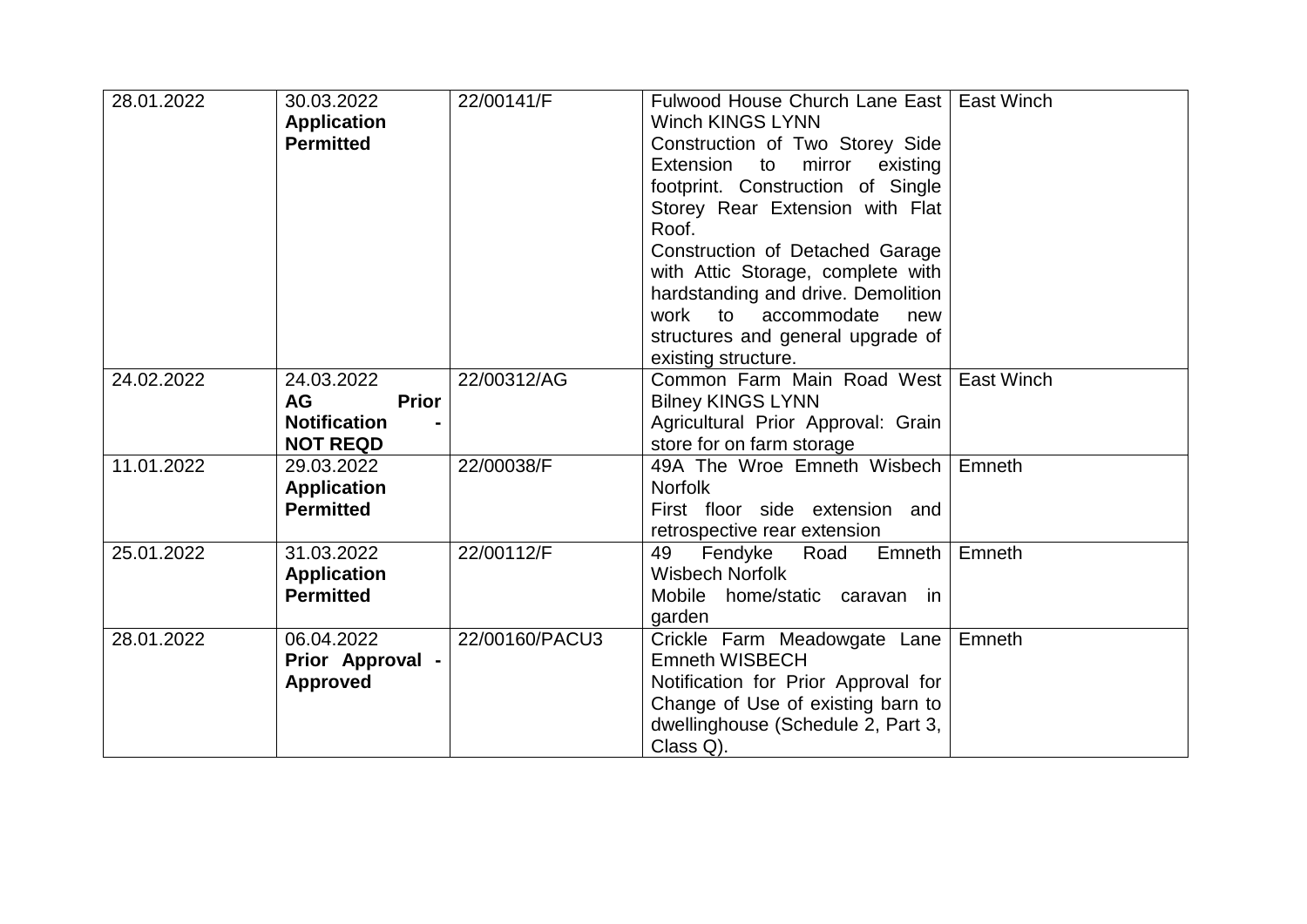| 21.06.2021 | 06.04.2022<br><b>Application</b><br><b>Permitted</b>    | 21/01238/F      | Field Farm 50 Paynes Lane<br><b>Feltwell Thetford</b><br>1 x 5 bedroom house with<br>associated parking and 1 bedroom<br>annexe for a family member to be<br>looked after at home                                                                        | Feltwell               |
|------------|---------------------------------------------------------|-----------------|----------------------------------------------------------------------------------------------------------------------------------------------------------------------------------------------------------------------------------------------------------|------------------------|
| 02.02.2022 | 05.04.2022<br><b>Application</b><br><b>Permitted</b>    | 22/00226/F      | Red Wing Cottage Mundford Road<br><b>Feltwell Thetford</b><br>First floor side extension over the<br>utility room and kitchen.                                                                                                                           | Feltwell               |
| 25.02.2022 | 07.04.2022<br><b>Tree Application</b><br>- No objection | 22/00051/TREECA | Paston Cottage 28A Anmer Road<br>Flitcham King's Lynn<br>T1 Robinia - reduce crown by 2.5<br>metres                                                                                                                                                      | Flitcham with Appleton |
| 14.04.2021 | 24.03.2022<br><b>Application</b><br><b>Permitted</b>    | 21/00895/F      | Church Farm Ely Road Fordham<br>Downham Market<br>Proposed extension, alteration,<br>and refurbishment of existing<br>residential dwelling.                                                                                                              | Fordham                |
| 22.02.2022 | 19.04.2022<br><b>Application</b><br><b>Permitted</b>    | 22/00292/F      | 6 Winch Road Gayton King's Lynn<br><b>Norfolk</b><br>Demolition<br>single<br>of<br>storey<br>extension and construction of new<br>enlarged single storey extension                                                                                       | Gayton                 |
| 28.10.2021 | 30.03.2022<br><b>Application</b><br><b>Permitted</b>    | 21/02102/F      | South View 49 Gayton Road<br><b>Grimston King's Lynn</b><br>Construction of one dwelling                                                                                                                                                                 | Grimston               |
| 21.01.2022 | 30.03.2022<br><b>Application</b><br><b>Permitted</b>    | 22/00094/LB     | Lodge Farm Barn 141 Lynn Road<br><b>Grimston Norfolk</b><br>Application for listed<br>building<br>consent for alterations to approved<br>extension to create inset balcony<br>at first floor and with additional<br>window to rear at ground floor level | Grimston               |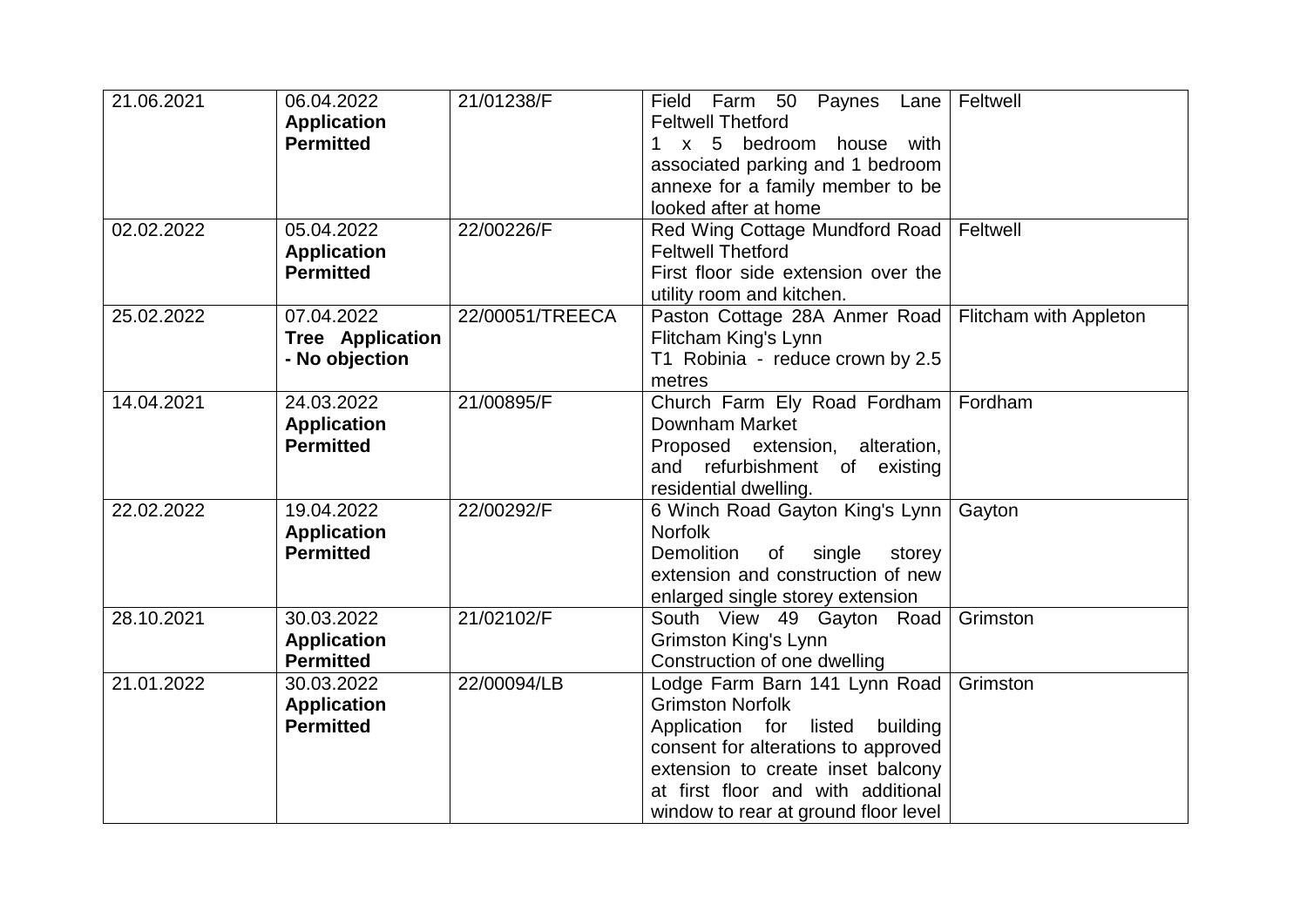| 27.01.2022 | 31.03.2022<br><b>Application</b><br><b>Permitted</b> | 22/00131/F | Lynhurst 81 Low Road Grimston<br>King's Lynn<br>Proposed single storey extension<br>with flat roof and lantern to East<br>elevation and pitched roof to North<br>elevation | Grimston |
|------------|------------------------------------------------------|------------|----------------------------------------------------------------------------------------------------------------------------------------------------------------------------|----------|
| 21.12.2020 | 14.04.2022<br><b>Application</b><br><b>Permitted</b> | 20/02074/F | Land And Buildining SW of Mount<br>Pleasant Farm 25 Mount Pleasant<br>Farm 25 Lamsey Lane Heacham<br>Change of Use from farm building<br>to Sui Generis (car workshop)     | Heacham  |
| 10.05.2021 | 23.03.2022<br><b>Application</b><br><b>Permitted</b> | 21/00904/F | Heacham Social Club 13 Station<br>Road Heacham KINGS LYNN<br>Installation of flood lighting to the<br>football pitch.                                                      | Heacham  |
| 13.12.2021 | 30.03.2022<br><b>Application</b><br><b>Permitted</b> | 21/02373/F | 29 St Marys Close Heacham<br>Norfolk PE31 7HL<br>Proposed utility extension and<br>store/covered area extension                                                            | Heacham  |
| 23.12.2021 | 11.04.2022<br><b>Application</b><br><b>Permitted</b> | 21/02484/F | 3 Williman Close Heacham King's<br>Lynn Norfolk<br>Two storey side extension                                                                                               | Heacham  |
| 28.01.2022 | 25.03.2022<br><b>Application</b><br><b>Permitted</b> | 22/00138/F | Chilvers Place Lords<br>Lane<br>Heacham King's Lynn<br>Garden room extension                                                                                               | Heacham  |
| 03.02.2022 | 22.04.2022<br><b>Application</b><br><b>Permitted</b> | 22/00165/F | 70 South Beach Road Heacham<br>King's Lynn Norfolk<br>Side<br>Proposed<br>Front<br>and<br><b>Extension to Existing Dwelling</b>                                            | Heacham  |
| 08.02.2022 | 05.04.2022<br><b>Application</b><br><b>Permitted</b> | 22/00285/F | 85 College Drive Heacham King's<br>Lynn Norfolk<br>Single storey extension to dwelling<br>and relocation of boundary fence                                                 | Heacham  |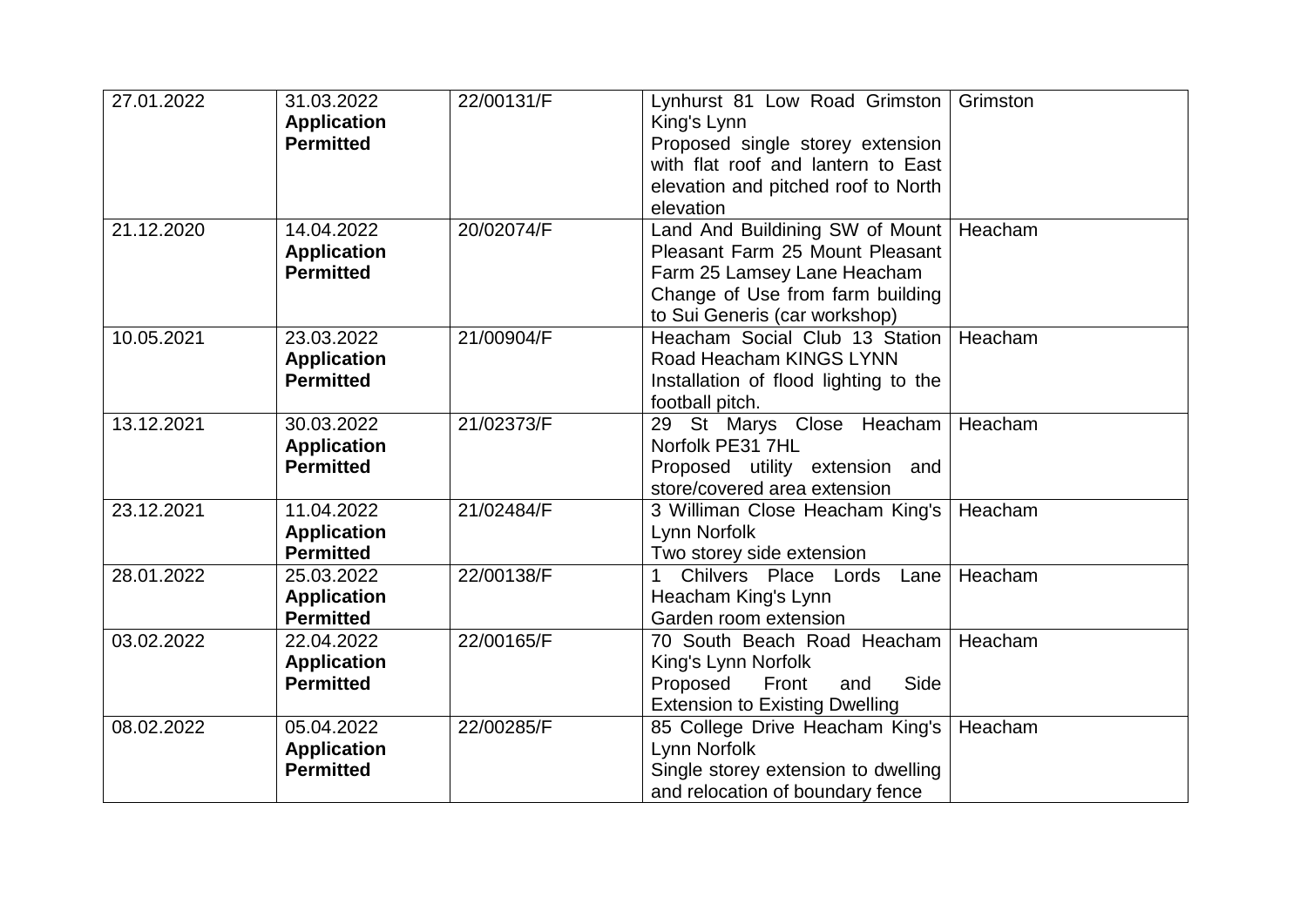| 16.09.2021 | 08.04.2022<br><b>Application</b><br><b>Permitted</b>    | 21/01831/F      | 7 The Black Barns Feltwell Road<br>Hockwold cum Wilton Norfolk<br>Demolition of barn No 7 and<br>replace with portal frame and clad<br>barn in its place for light industrial<br>use                                  | Hockwold cum Wilton |
|------------|---------------------------------------------------------|-----------------|-----------------------------------------------------------------------------------------------------------------------------------------------------------------------------------------------------------------------|---------------------|
| 17.02.2022 | 12.04.2022<br><b>Not Lawful</b>                         | 22/00381/LDP    | Annexe At White Dyke Farm Black  <br>Dyke Road Hockwold cum Wilton<br>Certificate of lawfulness: Single<br>storey side extensions                                                                                     | Hockwold cum Wilton |
| 17.02.2022 | 31.03.2022<br>GPD HH extn -<br><b>Refused</b>           | 22/00386/PAGPD  | Annexe At White Dyke Farm Black<br>Dyke Road Hockwold cum Wilton<br>Single storey rear extension which<br>extends beyond the rear wall by<br>8m with a maximum height of 4m<br>and a height of 3.02m to the<br>eaves. | Hockwold cum Wilton |
| 08.11.2021 | 21.03.2022<br>Prior Approval -<br><b>Approved</b>       | 21/02208/PACU6  | 26 Le Strange Terrace Hunstanton<br>Norfolk PE36 5AJ<br>Prior Notification: Conversion of<br>previous restaurant to flats.                                                                                            | Hunstanton          |
| 10.02.2022 | 07.04.2022<br><b>Tree Application</b><br>- No objection | 22/00047/TREECA | 49 Greevegate Hunstanton Norfolk<br><b>PE36 6AF</b><br>Tree in conservation area: Re-<br>pollarded                                                                                                                    | Hunstanton          |
| 18.02.2022 | 14.04.2022<br><b>Application</b><br><b>Permitted</b>    | 22/00269/F      | 23<br>Philips Chase<br>Hunstanton<br>Norfolk PE36 5NL<br>Timber summer house                                                                                                                                          | Hunstanton          |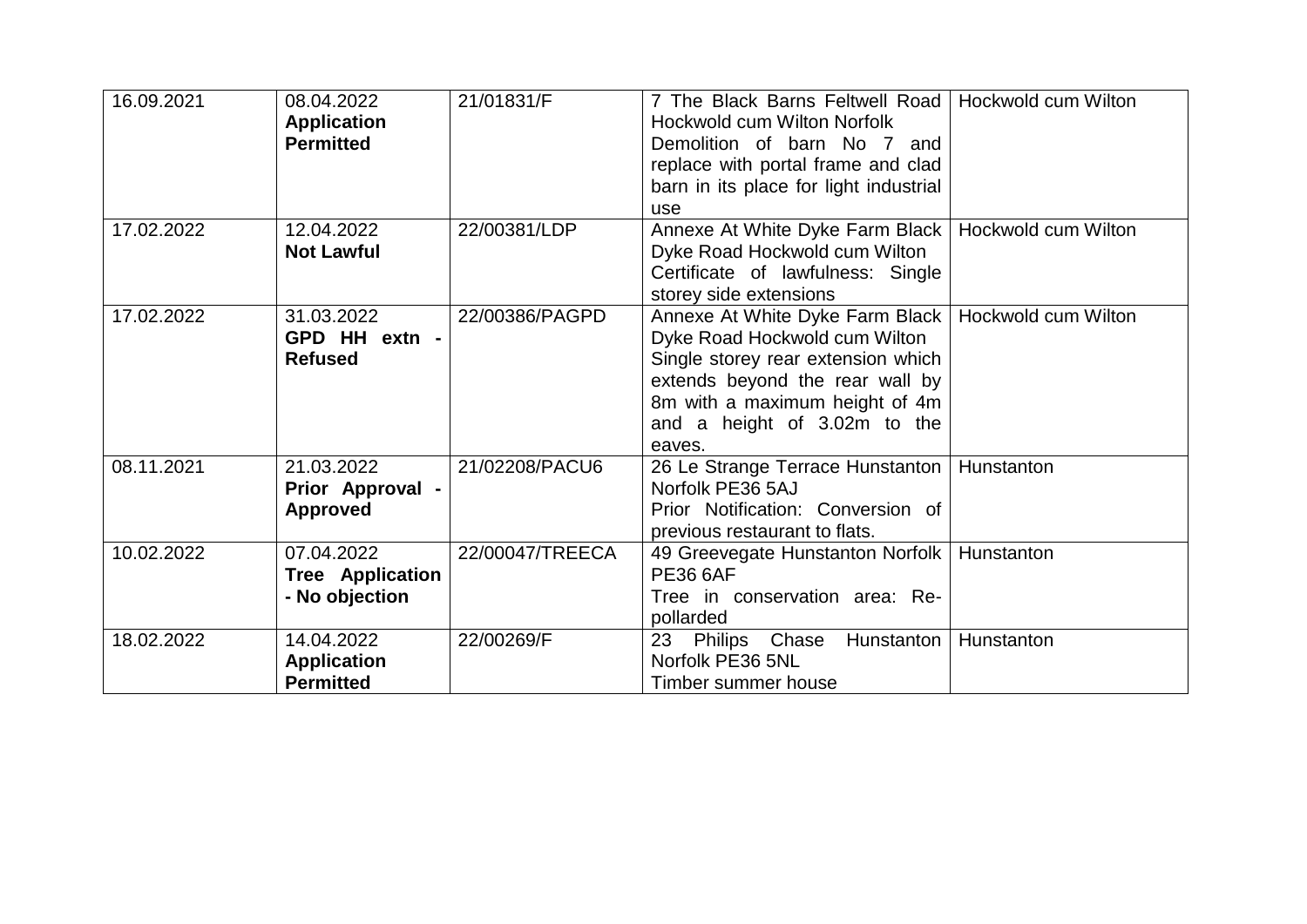| 22.02.2022 | 21.03.2022<br><b>Application</b><br><b>Permitted</b> | 18/00418/NMAM 1 | East of Cromer Road<br>Land<br>Hunstanton Norfolk PE36 6FF<br>NON-MATERIAL AMENDMENT to<br>Planning<br>Permission<br>18/00418/RMM: Reserved Matters<br>Application: construction of 120<br>dwellings<br>with<br>associated<br>landscaping, open space, car<br>parking | Hunstanton     |
|------------|------------------------------------------------------|-----------------|-----------------------------------------------------------------------------------------------------------------------------------------------------------------------------------------------------------------------------------------------------------------------|----------------|
| 18.01.2022 | 22.04.2022<br><b>Application</b><br><b>Permitted</b> | 22/00115/F      | Field<br>Road<br>8<br>Davy<br>Lynn<br>Ingoldisthorpe KINGS LYNN<br>VARIATION OF CONDITIONS 1<br>OF 18/02200/RMM:<br>Reserved<br>residential<br>Major<br>application,<br>development and new public<br>amenity area                                                    | Ingoldisthorpe |
| 13.10.2021 | 31.03.2022<br><b>Application</b><br><b>Permitted</b> | 21/01988/F      | Bishops Lynn House Apartments<br>16A And 16B 18 Tuesday Market<br>Place King's Lynn Norfolk<br>Change of use from 1 duplex<br>apartment to 2 studio apartments                                                                                                        | King's Lynn    |
| 28.10.2021 | 25.03.2022<br><b>Application</b><br><b>Permitted</b> | 21/02100/CU     | 53 Tennyson Avenue King's Lynn<br>Norfolk PE30 2QG<br>Retrospective application - change<br>of use from dwelling (C3) to a<br>house of multiple occupation<br>(HMO) 7 rooms                                                                                           | King's Lynn    |
| 19.11.2021 | 06.04.2022<br><b>Application</b><br><b>Permitted</b> | 21/02239/F      | 9 Gayton Road Gaywood King's<br>Lynn Norfolk<br>Change of Use of the main<br>dwelling to C2 and garage to NHS<br>consultation space.                                                                                                                                  | King's Lynn    |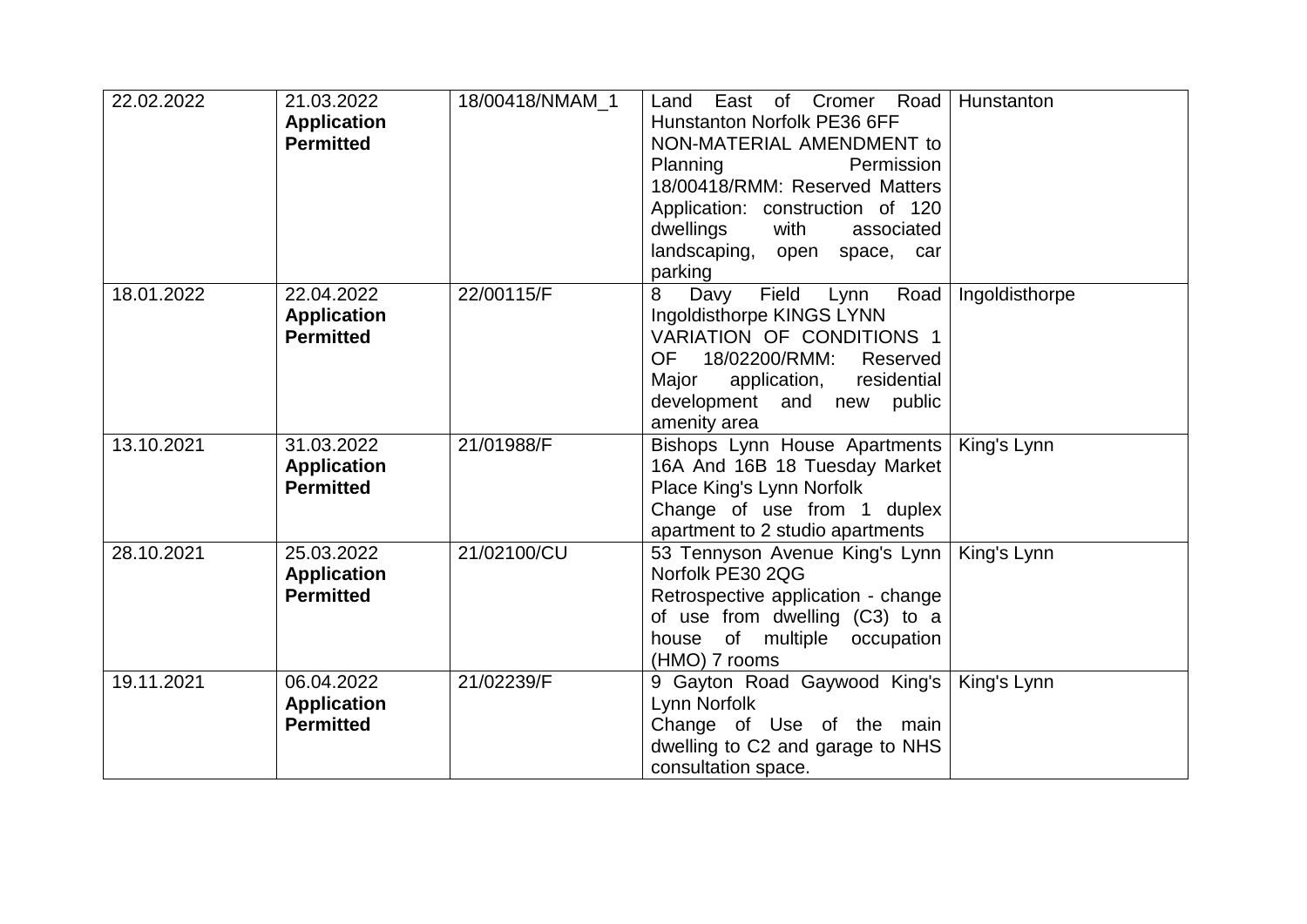| 02.12.2021 | 14.04.2022<br><b>Application</b><br><b>Permitted</b> | 21/02368/F      | Hunters Land Rover 15 Scania<br>Way Hardwick Industrial Estate<br>King's Lynn<br>Alteration and refurbishment works<br>MOT<br>including<br>new<br>testing<br>facilities, new facade to showroom<br>and the construction of a new<br>stand alone valeting and tyre bay<br>building.               | King's Lynn |
|------------|------------------------------------------------------|-----------------|--------------------------------------------------------------------------------------------------------------------------------------------------------------------------------------------------------------------------------------------------------------------------------------------------|-------------|
| 04.01.2022 | 23.03.2022<br><b>Application</b><br><b>Permitted</b> | 22/00004/F      | 17 Queen Street King's Lynn<br>Norfolk PE30 1HT<br>Reinstate three dormer windows in<br>the south range of the house and<br>subdivide the attic inside to form<br>two bedrooms and a games room.                                                                                                 | King's Lynn |
| 04.01.2022 | 23.03.2022<br><b>Application</b><br><b>Permitted</b> | 22/00005/LB     | 17 Queen Street King's Lynn<br>Norfolk PE30 1HT<br>building application<br>Listed<br>to<br>reinstate three dormer windows in<br>the south range of the house and<br>subdivide the attic inside to form<br>two bedrooms and a games room                                                          | King's Lynn |
| 11.01.2022 | 21.03.2022<br><b>Application</b><br><b>Permitted</b> | 22/00043/F      | Avenue Road King's Lynn<br>1<br>Norfolk PE30 5NN<br>Rear extension                                                                                                                                                                                                                               | King's Lynn |
| 13.01.2022 | 24.03.2022<br><b>Application</b><br><b>Permitted</b> | 20/01685/NMAM_1 | Farm<br>At<br>Freebridge<br>Land<br>Clenchwarton Road Freebridge<br>Services West Lynn King's Lynn<br>NON-MATERIAL AMENDMENT to<br>Planning<br>Permission<br>20/001685/FM: Highways depot<br>comprising maintenance building,<br>salt barn and ancillary offices plus<br>parking and landscaping | King's Lynn |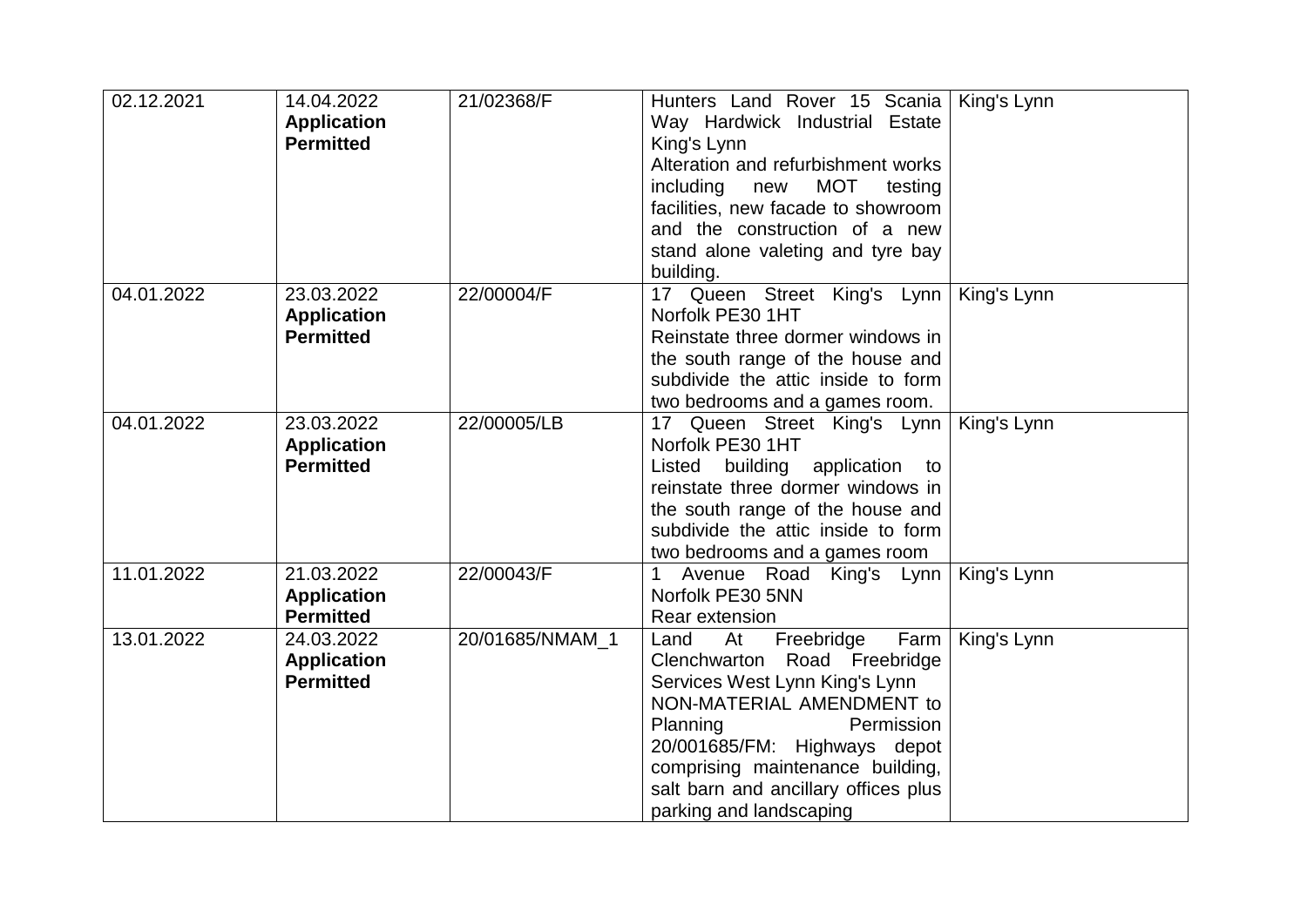| 25.01.2022 | 21.03.2022<br><b>Application</b><br><b>Permitted</b> | 22/00107/F   | Optima Stainless Ltd Hamlin Way<br>Hardwick Narrows King's Lynn<br>Construction of drop kerb to<br>access overflow car park                                                                                               | King's Lynn |
|------------|------------------------------------------------------|--------------|---------------------------------------------------------------------------------------------------------------------------------------------------------------------------------------------------------------------------|-------------|
| 25.01.2022 | 22.03.2022<br><b>Application</b><br><b>Permitted</b> | 22/00146/F   | 145 Gaywood Road King's Lynn<br>Norfolk PE30 2QA<br>VARIATION OF CONDITION 2 of<br>Planning Permission 21/01243/F:<br>To amend drawings                                                                                   | King's Lynn |
| 28.01.2022 | 24.03.2022<br><b>Application</b><br><b>Permitted</b> | 22/00137/F   | 29 Suffolk Road King's Lynn<br>Norfolk PE30 4AH<br><b>Extension and alterations</b>                                                                                                                                       | King's Lynn |
| 28.01.2022 | 22.03.2022<br><b>Application</b><br><b>Permitted</b> | 22/00192/LB  | Kings Lynn Railway<br>Station<br>Blackfriars Road King's Lynn<br><b>Norfolk</b><br>LISTED BUILDING CONSENT:<br>New Tactile Paving to Platforms 1<br>and 2                                                                 | King's Lynn |
| 31.01.2022 | 30.03.2022<br><b>Would be Lawful</b>                 | 22/00200/LDP | 1 Reffley Farm Cottages Reffley<br>Lane King's Lynn Norfolk<br>Lawful Development Certificate to<br>site a mobile home/lodge                                                                                              | King's Lynn |
| 03.02.2022 | 30.03.2022<br><b>Application</b><br><b>Permitted</b> | 22/00168/F   | Cruso & Wilkin Waterloo Street<br>King's Lynn Norfolk<br><b>VARIATION OF CONDITION 2 OF</b><br><b>PERMISSION</b><br><b>PLANNING</b><br>21/00631/FM: To amend drawings.                                                    | King's Lynn |
| 08.02.2022 | 07.04.2022<br><b>Application</b><br><b>Permitted</b> | 22/00205/F   | DVSA Theory Test Centre 26 High<br><b>Street King's Lynn Norfolk</b><br>Retention of the Use of Premises<br>for the sitting and administration of<br>computer-based<br>driving theory<br>test exams on behalf of the DVSA | King's Lynn |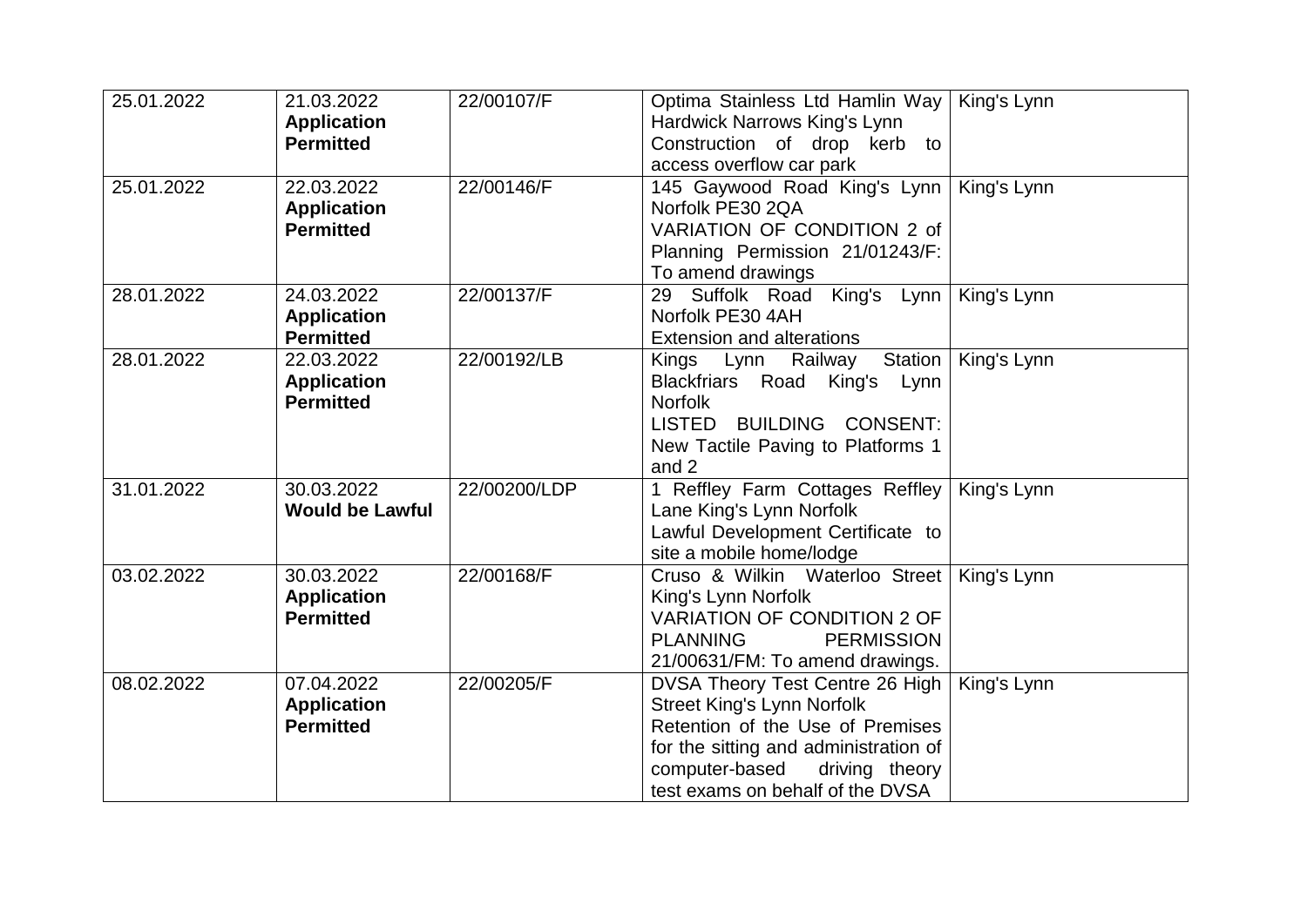| 09.02.2022 | 05.04.2022<br><b>Application</b><br><b>Permitted</b>  | 22/00209/F      | 3 Seathwaite Road King's Lynn<br>Norfolk PE30 3UW<br>Extension to rear of dwelling                                                                                                                                                                                                           | King's Lynn |
|------------|-------------------------------------------------------|-----------------|----------------------------------------------------------------------------------------------------------------------------------------------------------------------------------------------------------------------------------------------------------------------------------------------|-------------|
| 11.02.2022 | 12.04.2022<br><b>Application</b><br><b>Permitted</b>  | 22/00233/F      | 8 Castle Close King's Lynn Norfolk<br><b>PE30 3EP</b><br>Construction of two storey side<br>extension and front porch                                                                                                                                                                        | King's Lynn |
| 11.02.2022 | 06.04.2022<br><b>Application</b><br><b>Permitted</b>  | 22/00235/F      | 65 Park Avenue King's Lynn<br>Norfolk PE30 5NL<br><b>Rear Extension</b>                                                                                                                                                                                                                      | King's Lynn |
| 14.02.2022 | 11.04.2022<br><b>Application</b><br><b>Permitted</b>  | 22/00236/F      | Home<br>Kings Lynn Residential<br>Kettlewell Lane<br>King's<br>Lynn<br><b>Norfolk</b><br>Extension to 2 bedrooms to create<br>facilities.<br>En<br>suite<br>Flat roof<br>extension to provide new store                                                                                      | King's Lynn |
| 18.02.2022 | 14.04.2022<br>Prior Approval -<br><b>Not Required</b> | 22/00389/PART14 | Sensient Colours UK Limited<br>Oldmedow<br>Road<br><b>Hardwick</b><br>Industrial Estate King's Lynn<br>Prior Approval Notification Under<br>Schedule 2, Part 14, Class J: To<br>position a 199.8 kW solar PV<br>installation on the roof of two<br>buildings owned<br>by Sensient<br>Colors. | King's Lynn |
| 22.02.2022 | 14.04.2022<br><b>Application</b><br><b>Permitted</b>  | 22/00290/F      | 68 Blackford King's Lynn Norfolk<br><b>PE30 3UL</b><br>Proposed rear extensions and new<br>Front Porch incorporating internal<br>and external alterations.                                                                                                                                   | King's Lynn |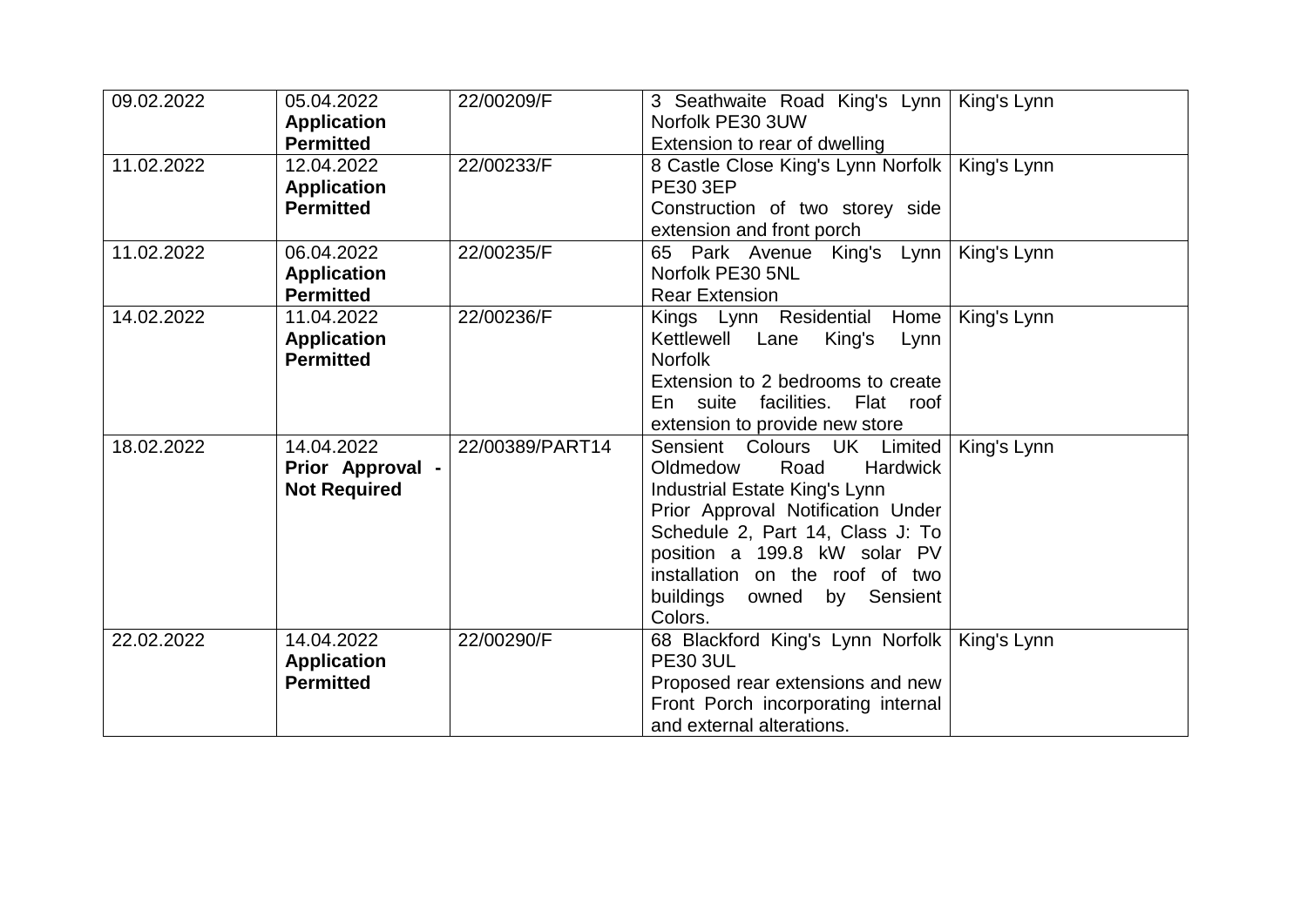| 23.02.2022 | 20.04.2022          | 22/00399/PART14 | Wm Morrisons Supermarkets Plc              | King's Lynn               |
|------------|---------------------|-----------------|--------------------------------------------|---------------------------|
|            | Prior Approval -    |                 | Coburg Street King's Lynn Norfolk          |                           |
|            | <b>Not Required</b> |                 | Prior-Approval Application Under           |                           |
|            |                     |                 | Schedule 2, Part 14, Class J:              |                           |
|            |                     |                 | Installation of photovoltaic system        |                           |
|            |                     |                 | to the flat roof area of Morrisons         |                           |
|            |                     |                 | supermarket Kings Lynn                     |                           |
| 25.02.2022 | 22.04.2022          | 22/00435/F      | 7 Golf Close King's Lynn Norfolk           | King's Lynn               |
|            | <b>Application</b>  |                 | <b>PE30 3SE</b>                            |                           |
|            | <b>Permitted</b>    |                 | Removal of conservatory and                |                           |
|            |                     |                 | construction<br>of<br>two<br>storey        |                           |
|            |                     |                 | extension with store                       |                           |
| 11.04.2022 | 12.04.2022          | 22/00168/NMA_1  | Cruso & Wilkin Waterloo Street             | King's Lynn               |
|            | <b>Application</b>  |                 | King's Lynn Norfolk                        |                           |
|            | <b>Permitted</b>    |                 | NON-MATERIAL<br><b>AMENDMENT</b>           |                           |
|            |                     |                 | <b>OF</b><br>PLANNING<br><b>PERMISSION</b> |                           |
|            |                     |                 | 22/00168/F:<br><b>VARIATION</b><br>OF      |                           |
|            |                     |                 | CONDITION 2 OF PLANNING                    |                           |
|            |                     |                 | PERMISSION 21/00631/FM: To                 |                           |
|            |                     |                 | amend drawings.                            |                           |
| 27.07.2021 | 20.04.2022          | 21/01498/F      | Warren<br>Lodge Gayton<br>Road             | Leziate                   |
|            | <b>Application</b>  |                 | Ashwicken KINGS LYNN                       |                           |
|            | <b>Permitted</b>    |                 | Proposed remodel of dwelling               |                           |
|            |                     |                 | incorporating single storey front          |                           |
|            |                     |                 | and rear extensions.                       |                           |
| 02.11.2021 | 24.03.2022          | 21/02133/CU     | 28 Smeeth Road Marshland St                | <b>Marshland St James</b> |
|            | <b>Application</b>  |                 | <b>James Wisbech Norfolk</b>               |                           |
|            | <b>Permitted</b>    |                 | Retrospective change of use from           |                           |
|            |                     |                 | agricultural to residential garden         |                           |
| 26.01.2022 | 06.04.2022          | 22/00128/F      | 131<br>Smeeth<br>Return<br>Road            | <b>Marshland St James</b> |
|            | <b>Application</b>  |                 | Marshland St James Wisbech                 |                           |
|            | <b>Permitted</b>    |                 | Erection of a first floor extension to     |                           |
|            |                     |                 | form a new storey and re-building          |                           |
|            |                     |                 | conservatory.                              |                           |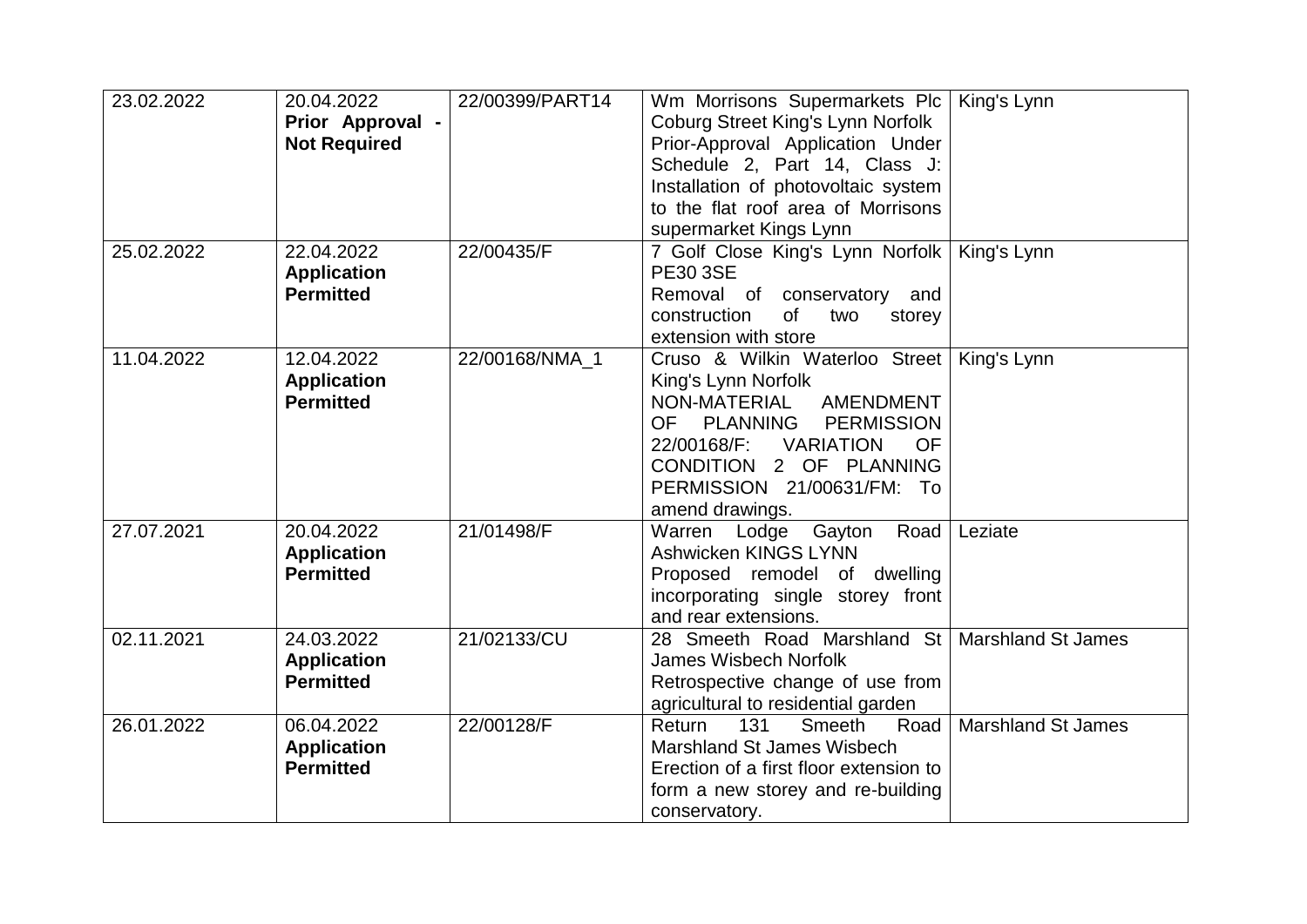| 10.03.2022 | 05.04.2022<br><b>AG</b><br><b>Prior</b><br><b>Notification</b><br><b>NOT REQD</b> | 22/00417/AG     | Agricultural Buildings Hythe Road   Methwold<br><b>Methwold Norfolk</b><br>Agricultural Prior Notification:<br>Proposed agricultural building to<br>be used for the storage of corn and<br>potatoes                               |           |
|------------|-----------------------------------------------------------------------------------|-----------------|-----------------------------------------------------------------------------------------------------------------------------------------------------------------------------------------------------------------------------------|-----------|
| 19.10.2021 | 30.03.2022<br><b>Application</b><br><b>Permitted</b>                              | 21/02030/F      | Louies Hand Car Wash Norwich<br><b>Road Middleton Norfolk</b><br>Mixed use of land for existing hand<br>car wash with tyre sales to include<br>new car sales area.                                                                | Middleton |
| 23.12.2021 | 21.03.2022<br><b>Application</b><br><b>Refused</b>                                | 21/02480/F      | Land South of Home Farm Sandy<br>Lane Blackborough End Norfolk<br>Proposed erection of 2 detached<br>houses & garages and associated<br>site works including vehicular<br>access.                                                 | Middleton |
| 21.02.2022 | 22.04.2022<br><b>Application</b><br><b>Permitted</b>                              | 22/00283/F      | Lake View 9 Arlington Park Road<br><b>Middleton KINGS LYNN</b><br>Extensions, alterations and re-<br>rendering of dwelling to form new<br>kitchen, sunroom and porch                                                              | Middleton |
| 23.02.2022 | 01.04.2022<br><b>Tree Application</b><br>- No objection                           | 22/00044/TREECA | Land Between The Old Well And<br>High<br><b>Street</b><br>The<br>Moorings<br>Nordelph Downham Market<br>T1 Apple Tree - Remove and<br>replace tree which restricts access<br>to a proposed dwelling within a<br>conservation area | Nordelph  |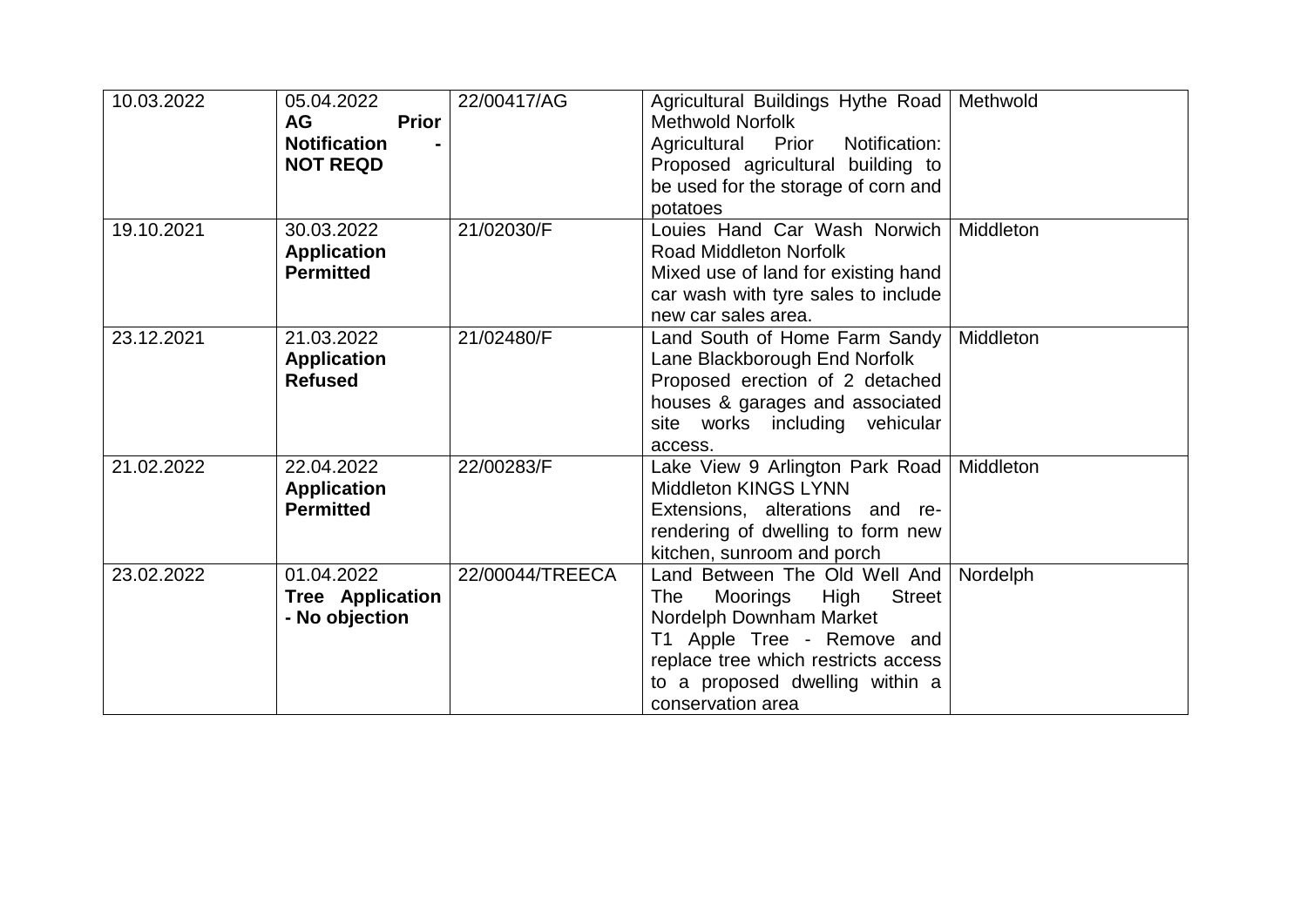| 03.02.2022 | 08.04.2022<br><b>Application</b><br><b>Permitted</b>  | 22/00227/F     | Uplands 80 West Street North   North Creake<br>Creake Fakenham<br>Removal of existing conservatory.<br>Construction of single storey rear<br>extension and two storey side<br>extension                      |                      |
|------------|-------------------------------------------------------|----------------|--------------------------------------------------------------------------------------------------------------------------------------------------------------------------------------------------------------|----------------------|
| 12.01.2022 | 07.04.2022<br><b>Application</b><br><b>Permitted</b>  | 22/00090/F     | 9 Pingles Road North Wootton<br>King's Lynn Norfolk<br>Front extension                                                                                                                                       | <b>North Wootton</b> |
| 17.03.2022 | 13.04.2022<br>GPD HH extn -<br><b>Approved</b>        | 22/00462/PAGPD | 2 Julian Road North Wootton<br>King's Lynn Norfolk<br>Single storey rear extension which<br>extends beyond the rear wall by<br>4.95m with a maximum height of<br>3.99m and a height of 2.44m to the<br>eaves | <b>North Wootton</b> |
| 08.12.2021 | 14.04.2022<br><b>Application</b><br><b>Permitted</b>  | 21/02353/F     | 36 West End Northwold Thetford<br><b>Norfolk</b><br>Demolition of existing dwelling and<br>replacement<br>construction<br>of<br>dwelling                                                                     | Northwold            |
| 27.01.2022 | 12.04.2022<br><b>Application</b><br><b>Permitted</b>  | 22/00133/F     | Rear of 36 West End Northwold<br><b>Thetford Norfolk</b><br>Retrospective continued use of<br>building as kennels for dog training<br>and occasional dog breeding.                                           | Northwold            |
| 03.02.2022 | 28.03.2022<br>Prior Approval -<br><b>Not Required</b> | 22/00173/AG    | Pooley Farm 16 Thetford Road<br>Northwold THETFORD<br>A balanced cut and fill earth<br>moving operation to create an<br>irrigation reservoir. No materials<br>will be brought on to of leave the<br>site.    | Northwold            |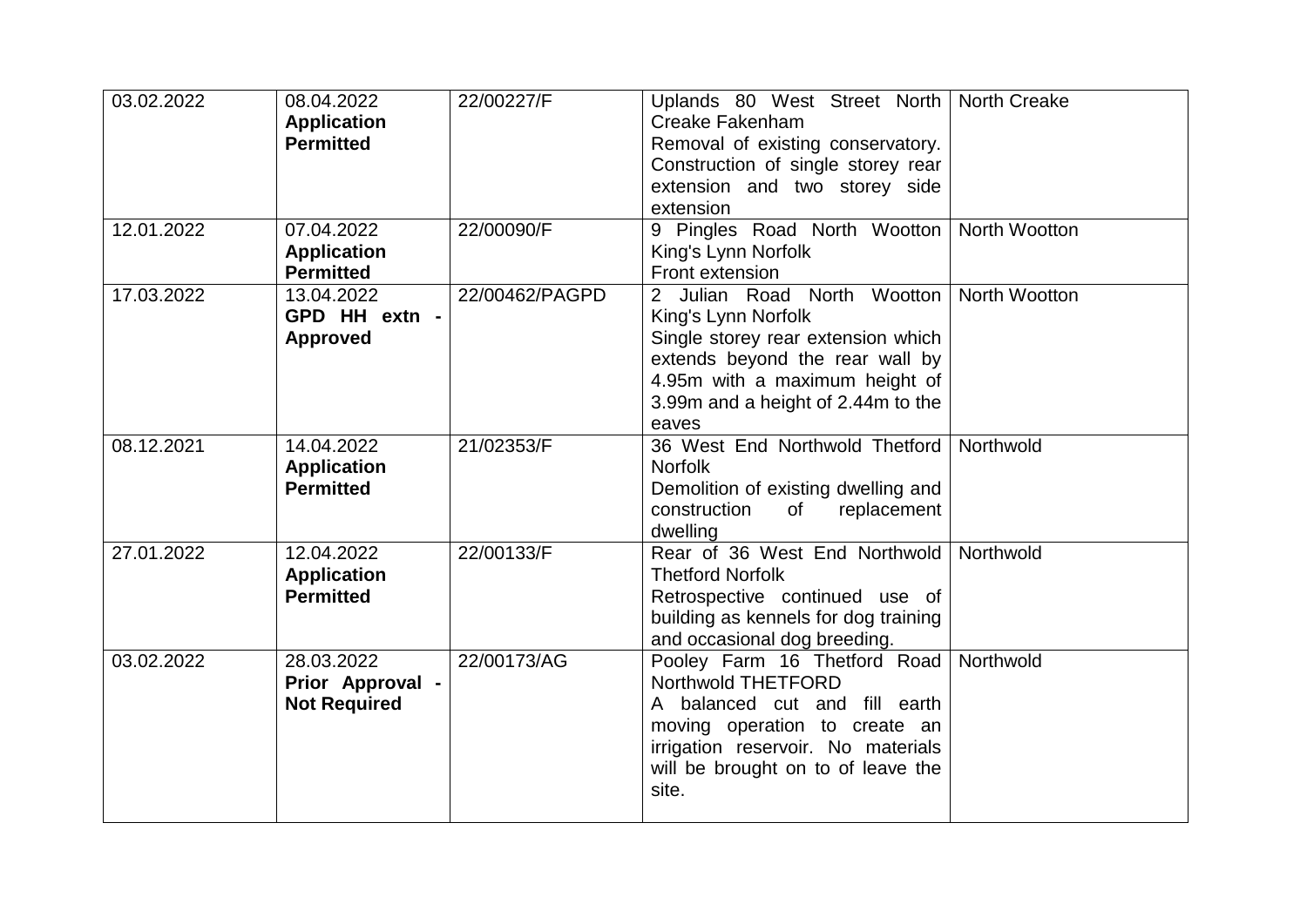| 26.01.2022 | 14.04.2022<br><b>Application</b><br><b>Permitted</b> | 22/00120/F     | Keresfield 2A Hamilton Road Old<br><b>Hunstanton Hunstanton</b><br><b>VARIATION OF CONDITION 2 OF</b><br><b>PLANNING</b><br><b>PERMISSION</b><br>18/00163/F:<br>Extension<br>and<br>alterations | Old Hunstanton |
|------------|------------------------------------------------------|----------------|-------------------------------------------------------------------------------------------------------------------------------------------------------------------------------------------------|----------------|
| 26.01.2022 | 25.03.2022<br><b>Application</b><br><b>Permitted</b> | 22/00145/F     | 5 Ashdale Park Old Hunstanton<br><b>Hunstanton Norfolk</b><br>Completion of two storey side<br>extension, single storey side<br>extension and alterations including<br>removal of conservatory  | Old Hunstanton |
| 28.01.2022 | 25.03.2022<br><b>Application</b><br><b>Permitted</b> | 22/00136/F     | Carris House 20 Golf Course Road<br>Old Hunstanton HUNSTANTON<br>Loft conversion with 2 Juliette<br>balconies/dormers                                                                           | Old Hunstanton |
| 08.03.2022 | 05.04.2022<br><b>Application</b><br><b>Permitted</b> | 21/01959/NMA_1 | Wodehouse<br>Road<br>Old<br><b>Hunstanton Hunstanton Norfolk</b><br>NON-MATERIAL AMENDMENT<br><b>PERMISSION</b><br><b>PLANNING</b><br>TO<br>21/01959/F: To amend drawings                       | Old Hunstanton |
| 04.10.2021 | 23.03.2022<br><b>Application</b><br><b>Permitted</b> | 21/01924/F     | Plot S of Rugosa Lodge Outwell<br><b>Road Outwell Norfolk</b><br>VARIATION OF CONDITION 2 of<br>Planning Permission 18/00200/F:<br>To amend drawings                                            | Outwell        |
| 12.11.2021 | 06.04.2022<br><b>Application</b><br><b>Refused</b>   | 21/02191/F     | Land At Baldwins Drove Outwell<br><b>Norfolk</b><br><b>Erection of Agricultural Buildings</b>                                                                                                   | Outwell        |
| 01.11.2021 | 13.04.2022<br><b>Application</b><br><b>Permitted</b> | 21/02143/LB    | Narborough Stables Narborough<br>House Main Road Narborough<br>Listed Building: Add solar panel to<br>part of slate roof on garden room                                                         | Pentney        |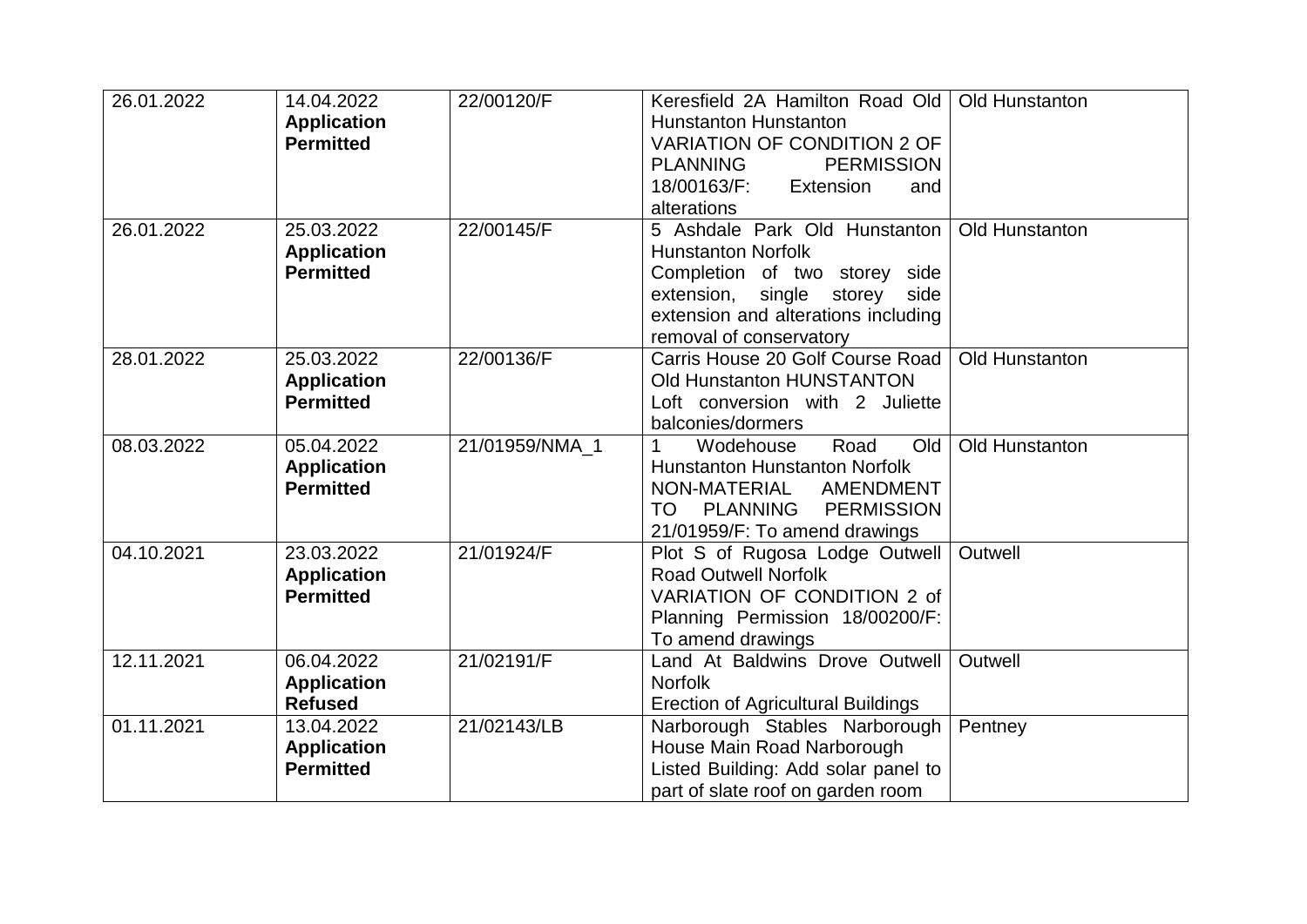| 10.01.2022 | 19.04.2022<br><b>Application</b><br><b>Permitted</b> | 22/00020/F | 2 Bailey Square Narborough Road<br><b>Pentney Norfolk</b><br>New front porch                                                                                                                                                                                                                                                                                                                                                                                                                              | Pentney    |
|------------|------------------------------------------------------|------------|-----------------------------------------------------------------------------------------------------------------------------------------------------------------------------------------------------------------------------------------------------------------------------------------------------------------------------------------------------------------------------------------------------------------------------------------------------------------------------------------------------------|------------|
| 19.08.2021 | 21.03.2022<br><b>Application</b><br><b>Permitted</b> | 21/01700/F | 52<br>Shepherds<br>Road<br>Port<br>Snettisham<br>Shepherds<br>Port<br><b>Norfolk</b><br>Retrospective: Re-positioning of<br>the existing caravan, new decking<br>with rails, new storage shed and<br>new gates to access                                                                                                                                                                                                                                                                                  | Snettisham |
| 22.10.2021 | 24.03.2022<br><b>Application</b><br><b>Permitted</b> | 21/02095/F | 30 Common Road Snettisham<br><b>KINGS LYNN Norfolk</b><br>VARIATION OF CONDITION 1, 2,<br>3, 4, 5, 7, 8, 9, 10, 11, 12, 13 and<br>14 OF PLANNING PERMISSION<br>20/00007/F: Removal of Condition<br>1 and Variation of Conditions, 2, 6<br>and 8 of Planning Permission<br>16/00263/F: Demolition of former<br>lorry depot building including<br>clearance of site (currently being<br>used for motor maintenance,<br>repairs and car sales) and<br>redevelopment for 8 No chalet<br>dwellings and garages | Snettisham |
| 11.01.2022 | 11.04.2022<br><b>Application</b><br><b>Permitted</b> | 22/00035/F | The Grange 42 Lynn Road<br>Snettisham King's Lynn<br><b>VARIATION OF CONDITION 2 OF</b><br><b>PERMISSION</b><br><b>PLANNING</b><br>20/02126/F: Conversion, extension<br>and sub-division of coach house to<br>dwelling                                                                                                                                                                                                                                                                                    | Snettisham |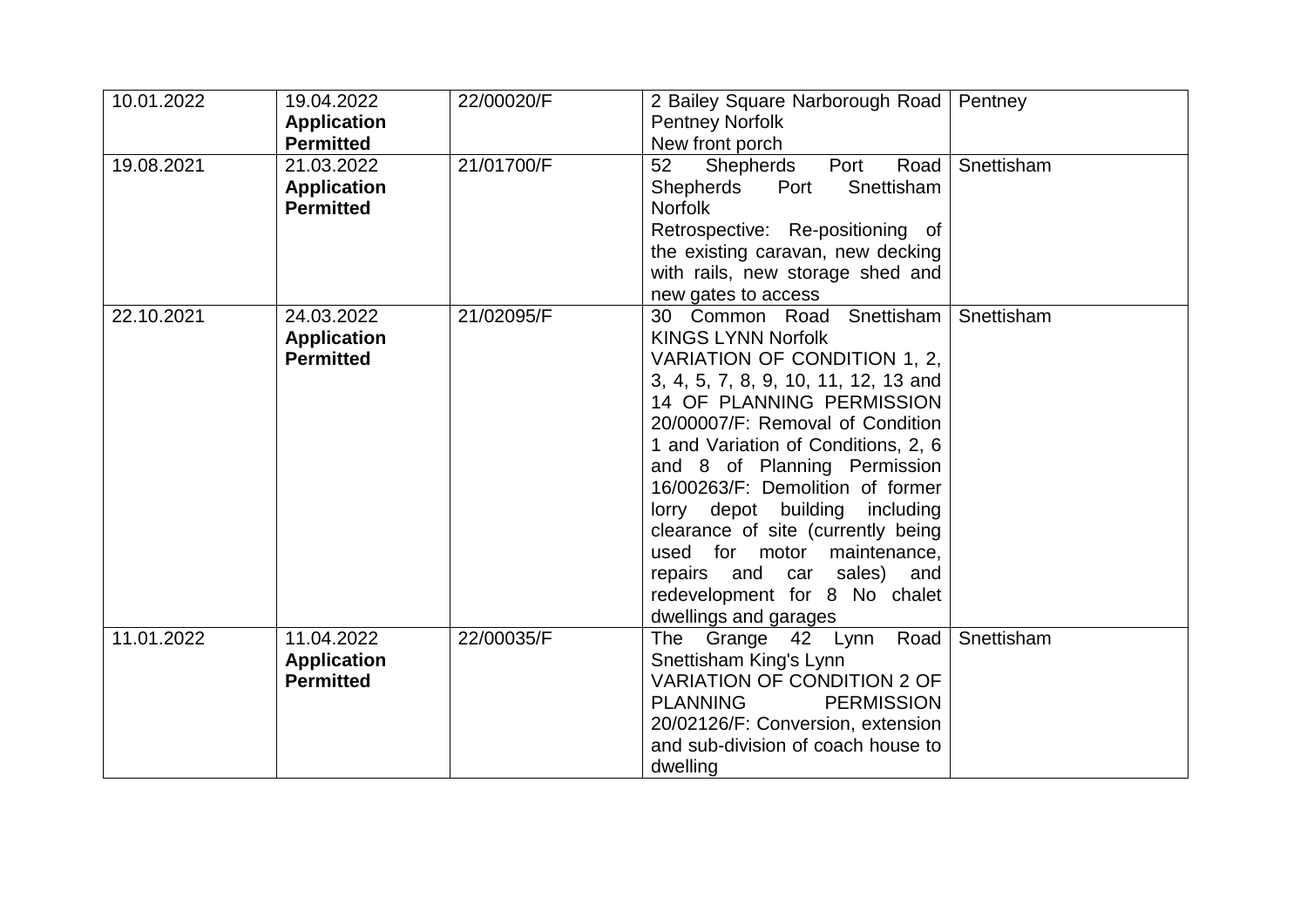| 04.02.2022 | 31.03.2022<br><b>Would be Lawful</b>                 | 22/00179/LDP | 5 The Cedars Snettisham Norfolk<br><b>PE317XG</b><br><b>LAWFUL</b><br><b>DEVELOPMENT</b><br><b>CERTIFICATE:</b><br>Single<br>Storey                                                                                                         | Snettisham         |
|------------|------------------------------------------------------|--------------|---------------------------------------------------------------------------------------------------------------------------------------------------------------------------------------------------------------------------------------------|--------------------|
| 19.01.2022 | 24.03.2022<br><b>Not Lawful</b>                      | 22/00083/LDE | <b>Hipped Roof Side Extension</b><br>Sutton House 33 Back Street<br><b>South Creake Norfolk</b><br>Application<br>for<br>Lawful<br>a<br>Development Certificate: Change<br>of use of land to domestic use as<br>part of the garden.         | South Creake       |
| 12.01.2022 | 07.04.2022<br><b>Application</b><br><b>Permitted</b> | 22/00058/F   | The Gables 5 Priory Lane South  <br><b>Wootton KINGS LYNN</b><br>Proposed alterations, conversion<br>of garage to living accommodation.<br>Front and rear extensions. First<br>floor bedroom, en-suite, bathroom<br>and playroom extension. | South Wootton      |
| 03.02.2022 | 31.03.2022<br><b>Application</b><br><b>Permitted</b> | 22/00167/F   | 34 The Birches South Wootton<br>King's Lynn Norfolk<br>Proposed new carport and store<br>and new vehicular access                                                                                                                           | South Wootton      |
| 16.02.2022 | 12.04.2022<br><b>Application</b><br><b>Permitted</b> | 22/00259/F   | 73A Feltwell Road<br>Southery<br>Downham Market Norfolk<br>Erection of single storey extension<br>to the side and rear of the property                                                                                                      | Southery           |
| 25.02.2022 | 19.04.2022<br><b>Application</b><br><b>Permitted</b> | 22/00315/F   | Feltwell<br>Southery<br>71B<br>Road<br><b>DOWNHAM MARKET Norfolk</b><br>Solar panels to the South side of<br>the Barn roof                                                                                                                  | Southery           |
| 23.08.2021 | 21.03.2022<br><b>Application</b><br><b>Permitted</b> | 21/01683/RM  | Land Off Little Lane Stoke Ferry<br><b>Norfolk</b><br>Reserved Matters: Three bedroom<br>bungalow                                                                                                                                           | <b>Stoke Ferry</b> |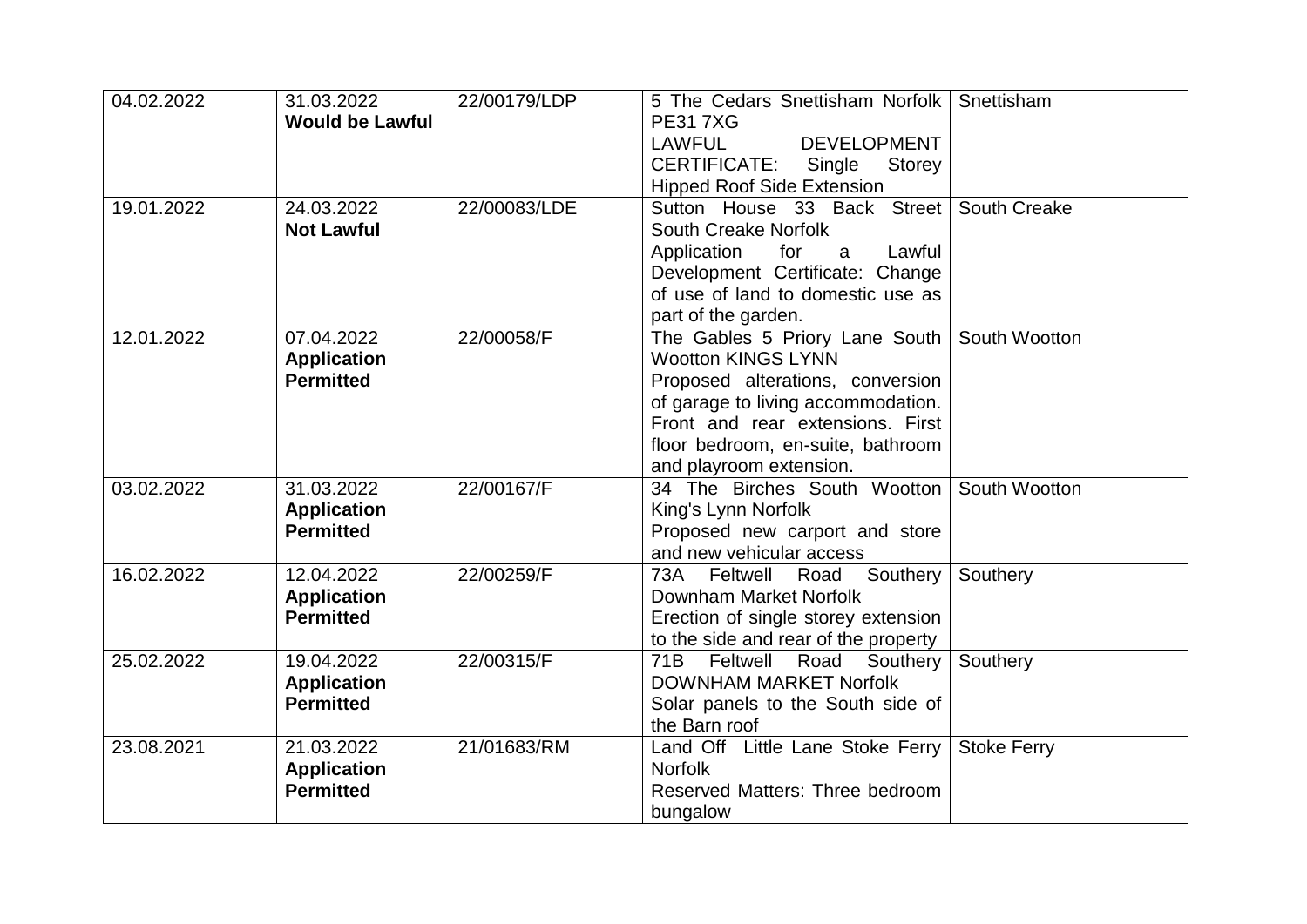| 11.03.2022 | 19.04.2022       | 22/00056/TREECA | Holly Cottage Oxborough Road                 | <b>Stoke Ferry</b> |
|------------|------------------|-----------------|----------------------------------------------|--------------------|
|            | Tree Application |                 | <b>Stoke Ferry Norfolk</b>                   |                    |
|            | - No objection   |                 | Trees in a Conservation Area:                |                    |
|            |                  |                 | Cherry (T1) Fell because of                  |                    |
|            |                  |                 | excessive shading, overgrown and             |                    |
|            |                  |                 | strangled by Ivy. Low amenity                |                    |
|            |                  |                 | value. Replace with fruit tree in            |                    |
|            |                  |                 | same vacinity. Yew (T2). Crown               |                    |
|            |                  |                 | thinning<br>lifting,<br>and<br>because       |                    |
|            |                  |                 | overgrown and causing excessive              |                    |
|            |                  |                 | shading. Tree will benefit from              |                    |
|            |                  |                 | reshaping. Ash (T3). Fell. Self              |                    |
|            |                  |                 | seeded and causing excessive                 |                    |
|            |                  |                 | shading and in very close proximity          |                    |
|            |                  |                 | to Yew (T2) stunting growth.                 |                    |
|            |                  |                 | Mallow (T4). Fell. Self seeded and           |                    |
|            |                  |                 | low amenity value, causing                   |                    |
|            |                  |                 | shading and damage to boundary               |                    |
|            |                  |                 | fencing. Mallow (T5). Fell. Self             |                    |
|            |                  |                 | seeded and low amenity value,                |                    |
|            |                  |                 | causing shading and damage to                |                    |
|            |                  |                 | boundary fencing. Apple (T6). Fell           |                    |
|            |                  |                 | because<br>totally overgrown,                |                    |
|            |                  |                 | causing excessive shading and is             |                    |
|            |                  |                 | leaning on fencing pushing panels            |                    |
|            |                  |                 | outwards onto driveway. Replace              |                    |
|            |                  |                 | with fruit tree in same vacinity.            |                    |
|            |                  |                 | <b>Trees</b><br>Conifer<br>$(T7)$ .<br>Crown |                    |
|            |                  |                 | reduction and crown lifting towards          |                    |
|            |                  |                 | barn because very overgrown and              |                    |
|            |                  |                 | causing damage to rear of barn.              |                    |
|            |                  |                 |                                              |                    |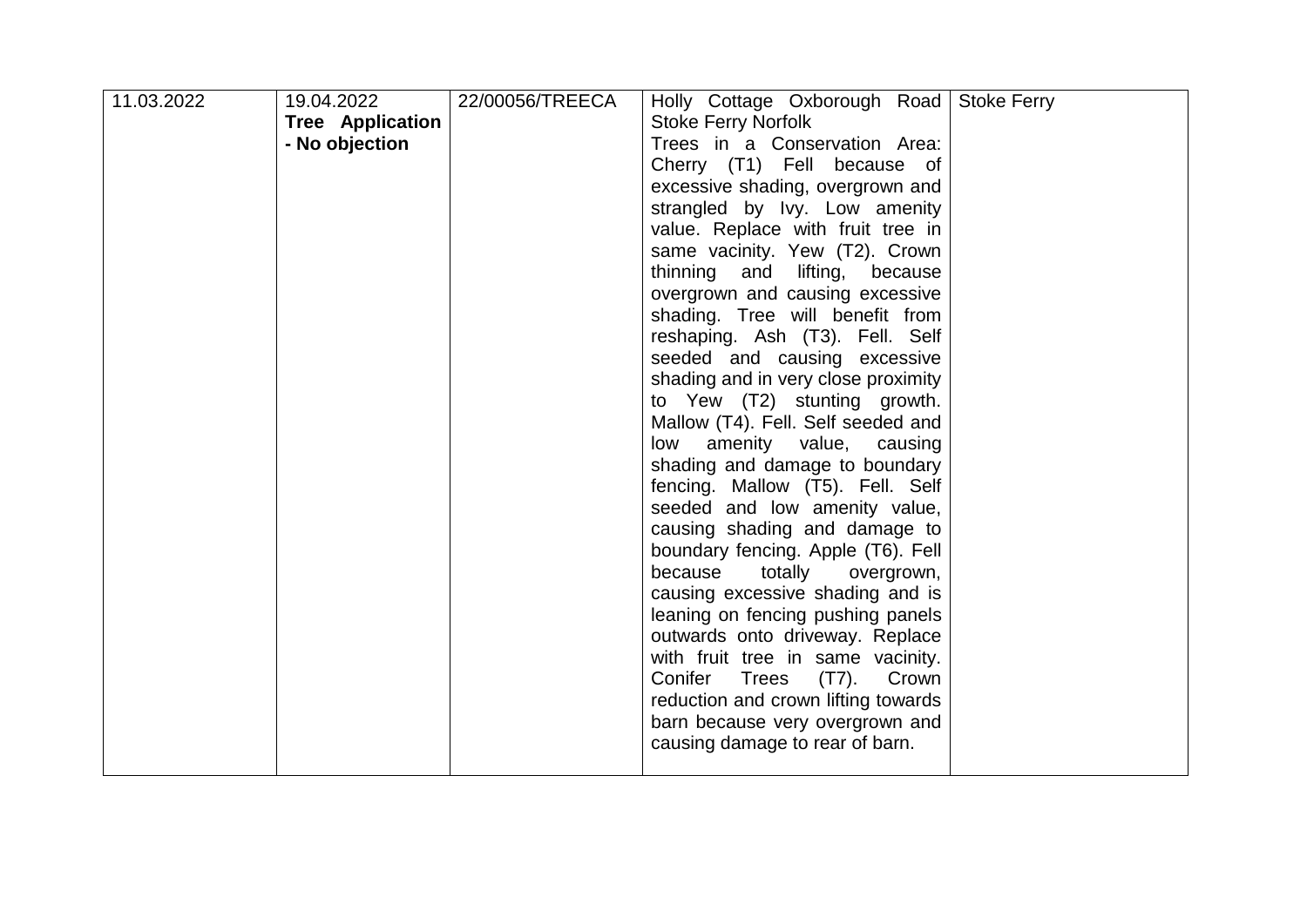| 11.11.2021 | 07.04.2022<br><b>Application</b><br><b>Permitted</b> | 21/02184/O  | Land Between 41 And 45 Low<br>Road Low Road Stow Bridge<br><b>KINGS LYNN</b><br>OUTLINE APPLICATION WITH<br>SOME MATTERS RESERVED:<br>Site for construction<br>of one<br>dwelling and garage                            | Stow Bardolph        |
|------------|------------------------------------------------------|-------------|-------------------------------------------------------------------------------------------------------------------------------------------------------------------------------------------------------------------------|----------------------|
| 12.11.2021 | 06.04.2022<br><b>Application</b><br><b>Permitted</b> | 21/02195/RM | B W Mack Machinery Ltd Shrub<br>House Farm 154 The<br><b>Drove</b><br><b>Barroway Drove Norfolk</b><br><b>RESERVED</b><br><b>MATTERS:</b><br>Construction of new dwelling                                               | Stow Bardolph        |
| 22.11.2021 | 23.03.2022<br><b>Application</b><br><b>Permitted</b> | 21/02246/F  | Willowcroft<br>72<br><b>Drove</b><br><b>The</b><br><b>Barroway Drove Downham Market</b><br>Construction<br>0f<br>replacement<br>dwelling following demolition of<br>existing dwelling                                   | <b>Stow Bardolph</b> |
| 27.01.2022 | 28.03.2022<br><b>Application</b><br><b>Permitted</b> | 22/00130/F  | The Birches Cuckoo Road Stow<br><b>Bridge KINGS LYNN</b><br>PROPOSED SINGLE STOREY<br><b>REAR EXTENSION</b>                                                                                                             | Stow Bardolph        |
| 01.11.2021 | 07.04.2022<br><b>Application</b><br><b>Permitted</b> | 21/02123/F  | Road<br>Rising<br>Docking<br>Wood<br>Syderstone King's Lynn<br>Form an additional domestic/ light<br>duty vehicular access (verge<br>crossing) to access paddock and<br>outbuildings, and erect a post &<br>wire fence. | Syderstone           |
| 08.02.2022 | 22.04.2022<br><b>Application</b><br><b>Permitted</b> | 22/00286/F  | Sunnyside 1<br>Rudham<br>Road<br>Syderstone King's Lynn<br>Proposed<br>single-storey<br>rear<br>extension and minor alterations                                                                                         | Syderstone           |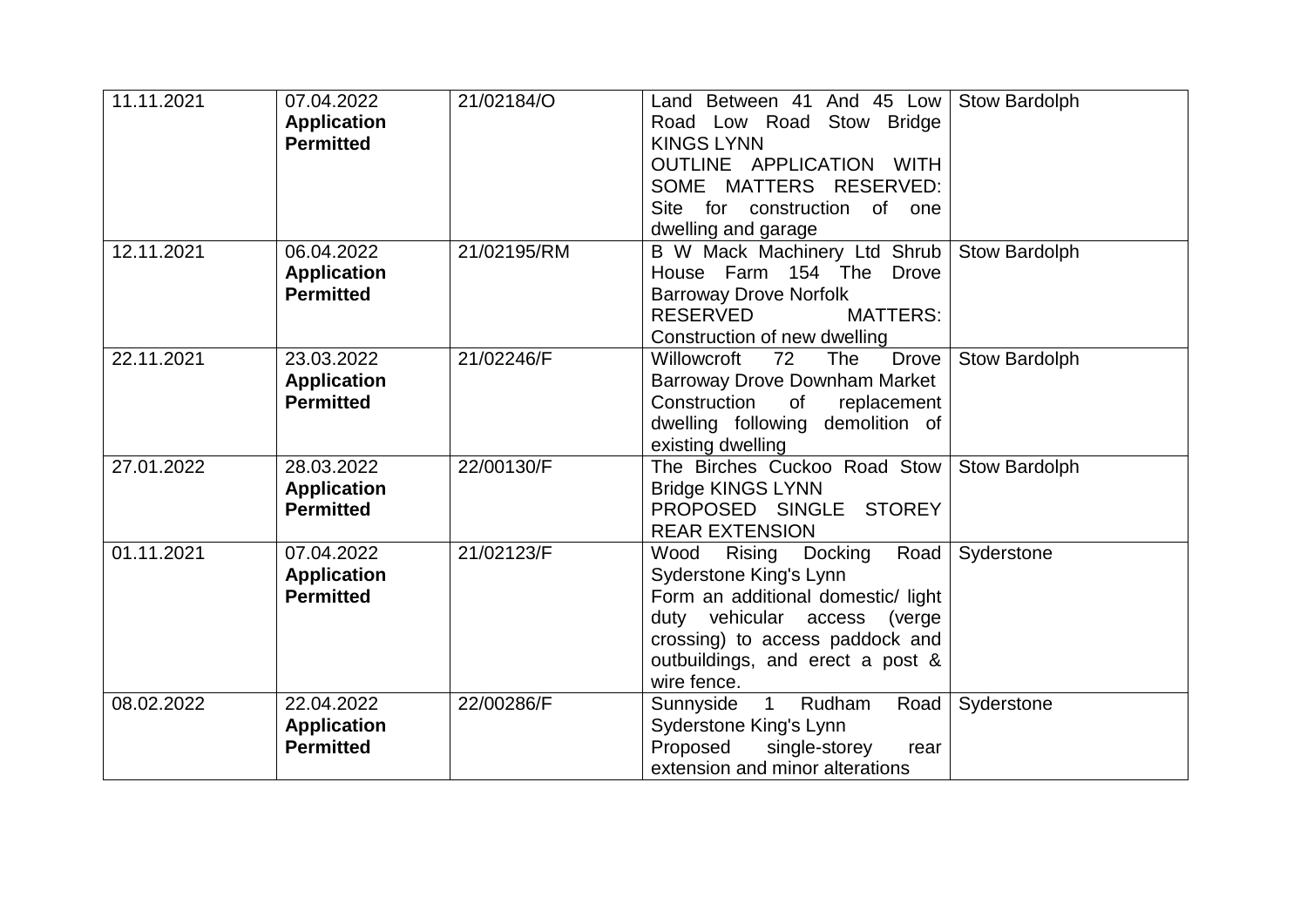| 22.02.2022 | 19.04.2022             | 22/00299/LDP   | 15 Heath Rise Syderstone King's                             | Syderstone                   |
|------------|------------------------|----------------|-------------------------------------------------------------|------------------------------|
|            | <b>Would be Lawful</b> |                | Lynn Norfolk                                                |                              |
|            |                        |                | Lawful Development Certificate:                             |                              |
|            |                        |                | Conversion of loft with introduction                        |                              |
|            |                        |                | of rear flat roof dormer                                    |                              |
| 21.10.2021 | 24.03.2022             | 21/02055/F     | 67 Churchgate Way Terrington St                             | <b>Terrington St Clement</b> |
|            | <b>Application</b>     |                | <b>Clement King's Lynn Norfolk</b>                          |                              |
|            | <b>Permitted</b>       |                | Replacement of extension to rear                            |                              |
|            |                        |                | of end terrace cottage                                      |                              |
| 07.12.2021 | 12.04.2022             | 21/02334/F     | Heron House 42A Popes Lane                                  | <b>Terrington St Clement</b> |
|            | <b>Application</b>     |                | Terrington St Clement King's Lynn                           |                              |
|            | <b>Permitted</b>       |                | Alterations to dwelling to form first                       |                              |
|            |                        |                | floor above existing garage                                 |                              |
| 12.01.2022 | 29.03.2022             | 22/00050/F     | 7 Popes Lane Terrington                                     | St   Terrington St Clement   |
|            | <b>Application</b>     |                | <b>Clement King's Lynn Norfolk</b>                          |                              |
|            | <b>Permitted</b>       |                | Single storey extension                                     |                              |
| 24.01.2022 | 21.03.2022             | 22/00100/F     | Edale 50 Wanton Lane Terrington                             | <b>Terrington St Clement</b> |
|            | <b>Application</b>     |                | St Clement King's Lynn                                      |                              |
|            | <b>Permitted</b>       |                | Erection of single-storey<br>rear                           |                              |
|            |                        |                | extension.                                                  |                              |
| 02.02.2022 | 30.03.2022             | 22/00201/PACU3 | Antwerp House 66 Marsh Road                                 | <b>Terrington St Clement</b> |
|            | Prior Approval -       |                | Terrington St Clement King's Lynn                           |                              |
|            | <b>Approved</b>        |                | Notification for Prior Approval for                         |                              |
|            |                        |                | change of use of agricultural                               |                              |
|            |                        |                | building to dwelling (Schedule 2,<br>Part 3, Class Q)       |                              |
| 25.11.2021 | 23.03.2022             | 21/02278/F     |                                                             | Thornham                     |
|            | <b>Application</b>     |                | Lime Tree Cottage High Street<br><b>Thornham KINGS LYNN</b> |                              |
|            | <b>Permitted</b>       |                | Variation of condition 1 of planning                        |                              |
|            |                        |                | permission 18/01396/F to amend                              |                              |
|            |                        |                | site layout to provide central fence                        |                              |
|            |                        |                | between property frontages.                                 |                              |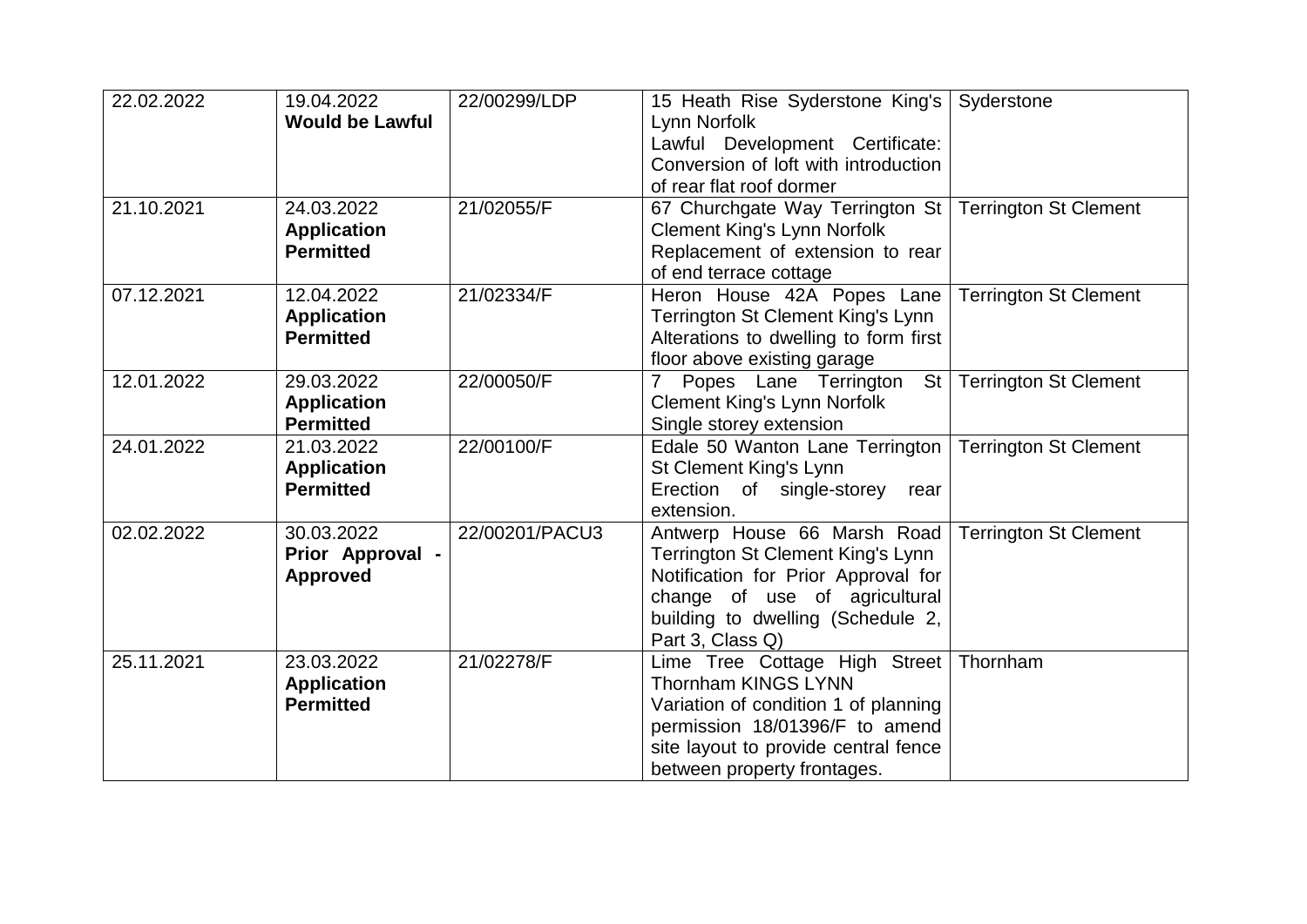| 15.12.2021 | 11.04.2022<br><b>Application</b><br><b>Permitted</b> | 21/02396/F     | Thornham Village Hall And Sports<br>Pavilion High Street Thornham<br><b>KINGS LYNN</b><br>Proposed new sports pavilion,<br>including demolition of existing<br>structure on site                                                                                                 | Thornham                 |
|------------|------------------------------------------------------|----------------|----------------------------------------------------------------------------------------------------------------------------------------------------------------------------------------------------------------------------------------------------------------------------------|--------------------------|
| 16.02.2022 | 22.04.2022<br><b>Application</b><br><b>Permitted</b> | 22/00369/F     | Quavers High Street Thornham<br><b>Norfolk</b><br>Variation of<br>Condition<br>2 of<br>Planning Permission 21/00579/F:<br>Variation of Condition<br>2 of<br>Planning Permission 20/00871/F:<br>Demolition of existing dwelling and<br>construction of 3 replacement<br>dwellings | Thornham                 |
| 22.03.2022 | 12.04.2022<br><b>Application</b><br><b>Permitted</b> | 16/01766/NMA_2 | West Hatch High Street Thornham<br><b>HUNSTANTON</b><br>NON MATERIAL AMMENDMENT<br>TO<br>PLANNING<br><b>PERMISSION</b><br>16/01766/F: Construction of a<br>dwelling following demolition of<br>existing bungalow                                                                 | Thornham                 |
| 08.11.2021 | 11.04.2022<br><b>Application</b><br><b>Refused</b>   | 21/02167/O     | White<br>Gables<br>Shepherdsgate<br>Road Tilney All Saints King's Lynn<br>Outline<br>Application: Proposed<br>residential development adjacent<br><b>White Gables</b>                                                                                                            | <b>Tilney All Saints</b> |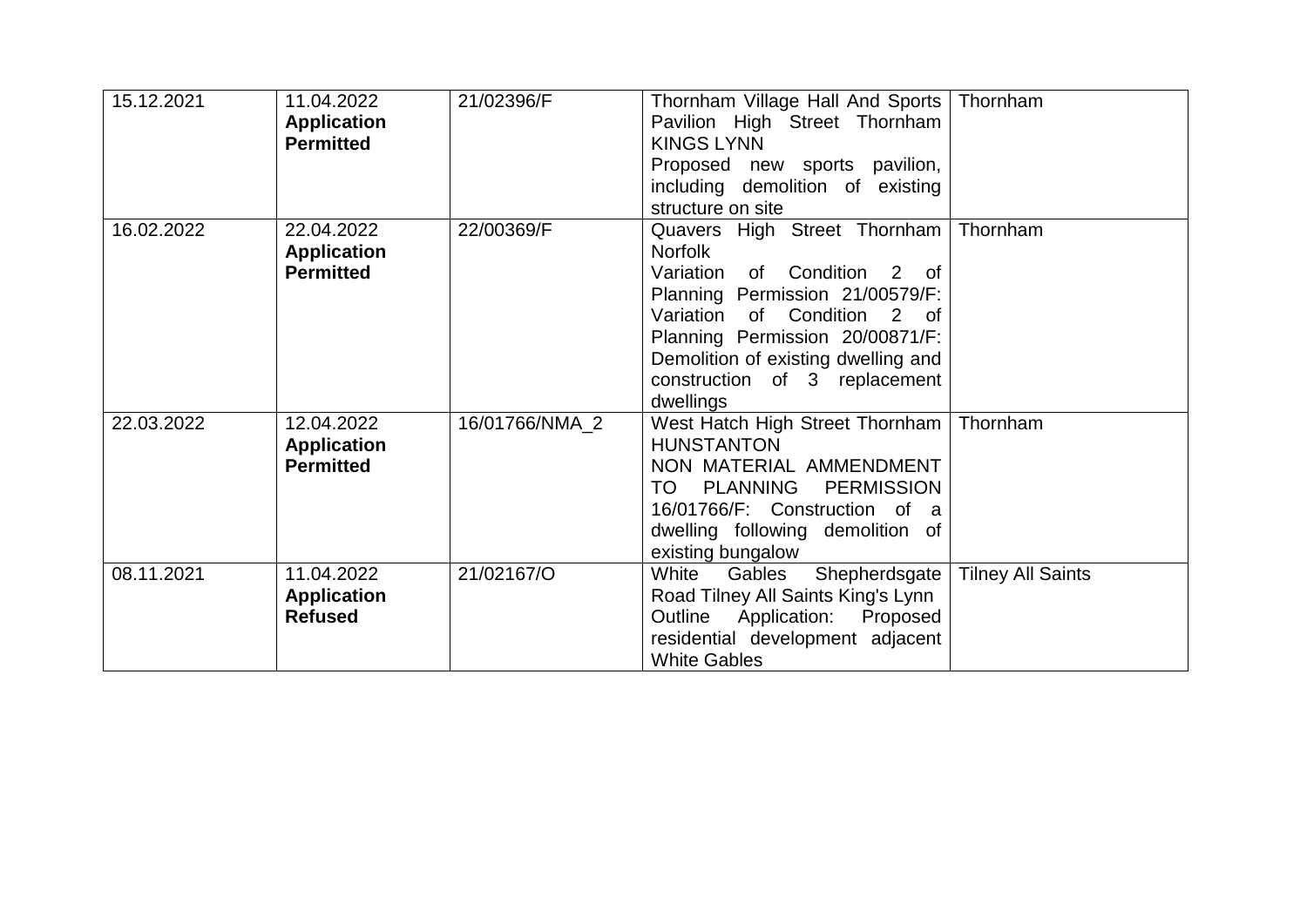| 09.07.2021 | 21.04.2022<br><b>Application</b><br><b>Permitted</b> | 21/01409/F | North of Salgate Barn Islington<br>Road Tilney All Saints KINGS<br><b>LYNN</b>                                                                                                                                                                                                                                                      | <b>Tilney St Lawrence</b> |
|------------|------------------------------------------------------|------------|-------------------------------------------------------------------------------------------------------------------------------------------------------------------------------------------------------------------------------------------------------------------------------------------------------------------------------------|---------------------------|
|            |                                                      |            | <b>EXISTING</b><br>DEMOLITION OF<br><b>AGRICULTURAL</b><br><b>BARN</b><br>AND<br><b>STORAGE</b><br><b>BUILDING,</b><br><b>CONSTRUCTION</b><br><b>TWO</b><br><b>OF</b><br><b>STOREY</b><br><b>RESIDENTIAL</b><br>DWELLING, RELOCATION OF<br><b>EXISTING</b><br>CARPORT,<br>REPLACEMENT<br><b>BOUNDARY</b><br><b>WALLS AND GATES.</b> |                           |
| 31.12.2021 | 29.03.2022<br><b>Application</b><br><b>Permitted</b> | 21/02501/F | Duncans Farm Bungalow Lynn<br>Road Tilney All Saints King's Lynn<br>Lowering of the pavement onto the<br>road allowing vehicles to crossover<br>the pavement onto drive.                                                                                                                                                            | <b>Tilney St Lawrence</b> |
| 07.06.2021 | 30.03.2022<br><b>Application</b><br><b>Refused</b>   | 21/01258/O | Manor Lodge 40 Small Lode<br><b>Upwell Norfolk</b><br>SOME<br><b>MATTERS</b><br><b>OUTLINE</b><br><b>RESERVED: Proposed Residential</b><br>Development                                                                                                                                                                              | Upwell                    |
| 28.06.2021 | 30.03.2022<br><b>Application</b><br><b>Permitted</b> | 21/01351/F | Land South of 31 School Road<br><b>Upwell Wisbech Norfolk</b><br>Re-submission of expired planning<br>re: 17/01078/F to allow residential<br>development of 4 dwellings to<br>Land South of 31 School Road<br>Upwell.                                                                                                               | Upwell                    |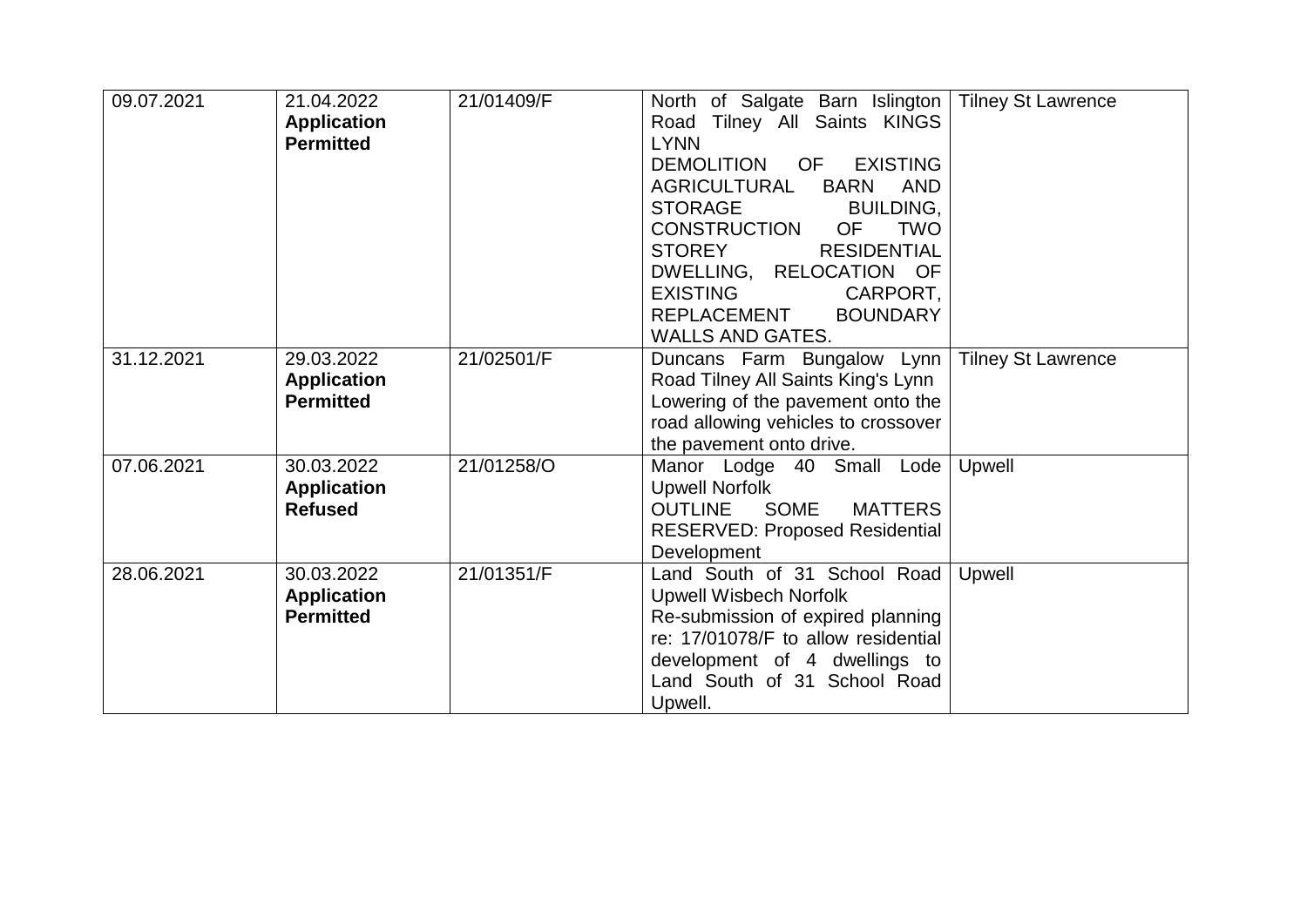| 07.10.2021 | 30.03.2022              | 21/01945/F      | The Barn At Willow Farm Cock   Upwell             |        |
|------------|-------------------------|-----------------|---------------------------------------------------|--------|
|            | <b>Application</b>      |                 | Fen Road Lakes End WISBECH                        |        |
|            | <b>Permitted</b>        |                 | Change of use of agricultural land                |        |
|            |                         |                 | residential<br>garden,<br>and<br>to               |        |
|            |                         |                 | conversion and<br>extension<br>of                 |        |
|            |                         |                 | existing outbuilding for use as                   |        |
|            |                         |                 | residential annexe and domestic                   |        |
|            |                         |                 | shed                                              |        |
| 26.10.2021 | 22.12.2021              | 21/02083/F      | Village Hall 6 New Road Upwell                    | Upwell |
|            | <b>Application</b>      |                 | Wisbech                                           |        |
|            | <b>Permitted</b>        |                 | Alterations to existing building                  |        |
|            |                         |                 | including the erection of a porch to              |        |
|            |                         |                 | front and installation of air source              |        |
|            |                         |                 | heat pump and solar panels to rear                |        |
| 29.12.2021 | 23.03.2022              | 21/02493/F      | Sunningdell 23 Town Street Upwell                 | Upwell |
|            | <b>Application</b>      |                 | <b>Norfolk</b>                                    |        |
|            | <b>Permitted</b>        |                 | Proposed single storey extension                  |        |
|            |                         |                 | to the rear                                       |        |
| 18.02.2022 | 01.04.2022              | 22/00041/TREECA | 2 <sup>1</sup><br>Hall Bridge Road<br>Upwell      | Upwell |
|            | <b>Tree Application</b> |                 | <b>Wisbech Norfolk</b>                            |        |
|            | - No objection          |                 | T1 Cypress Species Tree - Fell to                 |        |
|            |                         |                 | prevent damage to property or                     |        |
|            |                         |                 | person within a conservation area                 |        |
| 28.03.2022 | 05.04.2022              | 21/02083/NMA 1  | Village Hall 6 New Road Upwell                    | Upwell |
|            | <b>Application</b>      |                 | <b>Wisbech</b>                                    |        |
|            | <b>Permitted</b>        |                 | NON-MATERIAL<br>AMENDMNET                         |        |
|            |                         |                 | <b>PERMISSION</b><br><b>OF</b><br><b>PLANNING</b> |        |
|            |                         |                 | 21/02083/F: Alterations to existing               |        |
|            |                         |                 | building including the erection of a              |        |
|            |                         |                 | porch to front and installation of air            |        |
|            |                         |                 | source heat pump and solar                        |        |
|            |                         |                 | panels to rear                                    |        |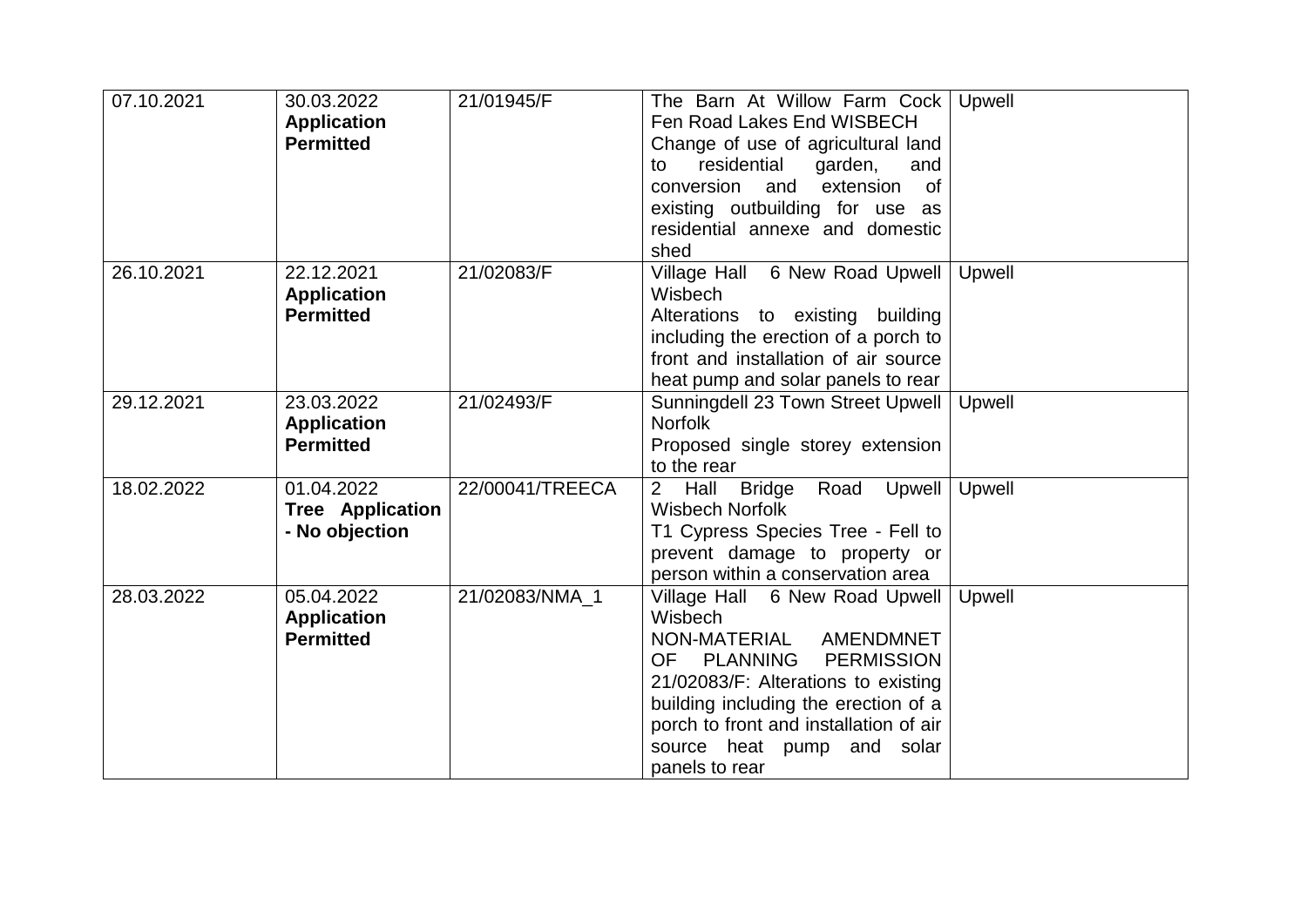| 18.11.2021 | 30.03.2022<br><b>Application</b><br><b>Permitted</b> | 21/02242/F | Fen Lodge Chalk Road Walpole St<br><b>Peter Norfolk</b><br><b>Alterations</b><br>extension<br>and<br>to<br>additional<br>bungalow<br>forming<br>bedroom,<br>garden<br>room<br>and<br>attached garage                | Walpole                   |
|------------|------------------------------------------------------|------------|---------------------------------------------------------------------------------------------------------------------------------------------------------------------------------------------------------------------|---------------------------|
| 26.11.2021 | 30.03.2022<br><b>Application</b><br><b>Permitted</b> | 21/02287/F | 4 Lucky Lane Walpole St Andrew<br>Norfolk PE14 7NX<br>Proposed dwelling on building plot                                                                                                                            | Walpole                   |
| 08.02.2022 | 19.04.2022<br><b>Application</b><br><b>Permitted</b> | 22/00195/F | Appleton Chalk Road Walpole St<br><b>Peter Norfolk</b><br>Proposed single storey<br>side<br>extension.                                                                                                              | Walpole                   |
| 09.02.2022 | 12.04.2022<br><b>Application</b><br><b>Permitted</b> | 22/00211/F | 2 Chalk Road Walpole St Peter<br>Norfolk PE14 7PH<br>PROPOSED SINGLE<br><b>STOREY</b><br>SIDE EXTENSION TO CREATE<br><b>ACCESSIBLE</b><br><b>ADDITONAL</b><br>AND<br><b>BEDROOM</b><br><b>SHOWER</b><br><b>ROOM</b> | Walpole                   |
| 09.02.2022 | 05.04.2022<br><b>Application</b><br><b>Permitted</b> | 22/00212/F | Rose Cottage Mill Road Walpole<br><b>St Peter Wisbech</b><br>Construction of single-storey rear<br>extension.                                                                                                       | Walpole                   |
| 12.11.2019 | 23.03.2022<br><b>Application</b><br><b>Permitted</b> | 19/01958/F | <b>Bungalow</b><br>Market<br><b>The</b><br>Lane<br><b>Walpole St Andrew Wisbech</b><br>Proposed extensions to bungalow                                                                                              | <b>Walpole Cross Keys</b> |
| 11.11.2021 | 05.04.2022<br><b>Application</b><br><b>Permitted</b> | 21/02185/F | Rose Bank 15 Hall Road Walpole<br>Highway Wisbech<br>Conversion of roof space and two<br>storey extension to rear of dwelling                                                                                       | Walpole Highway           |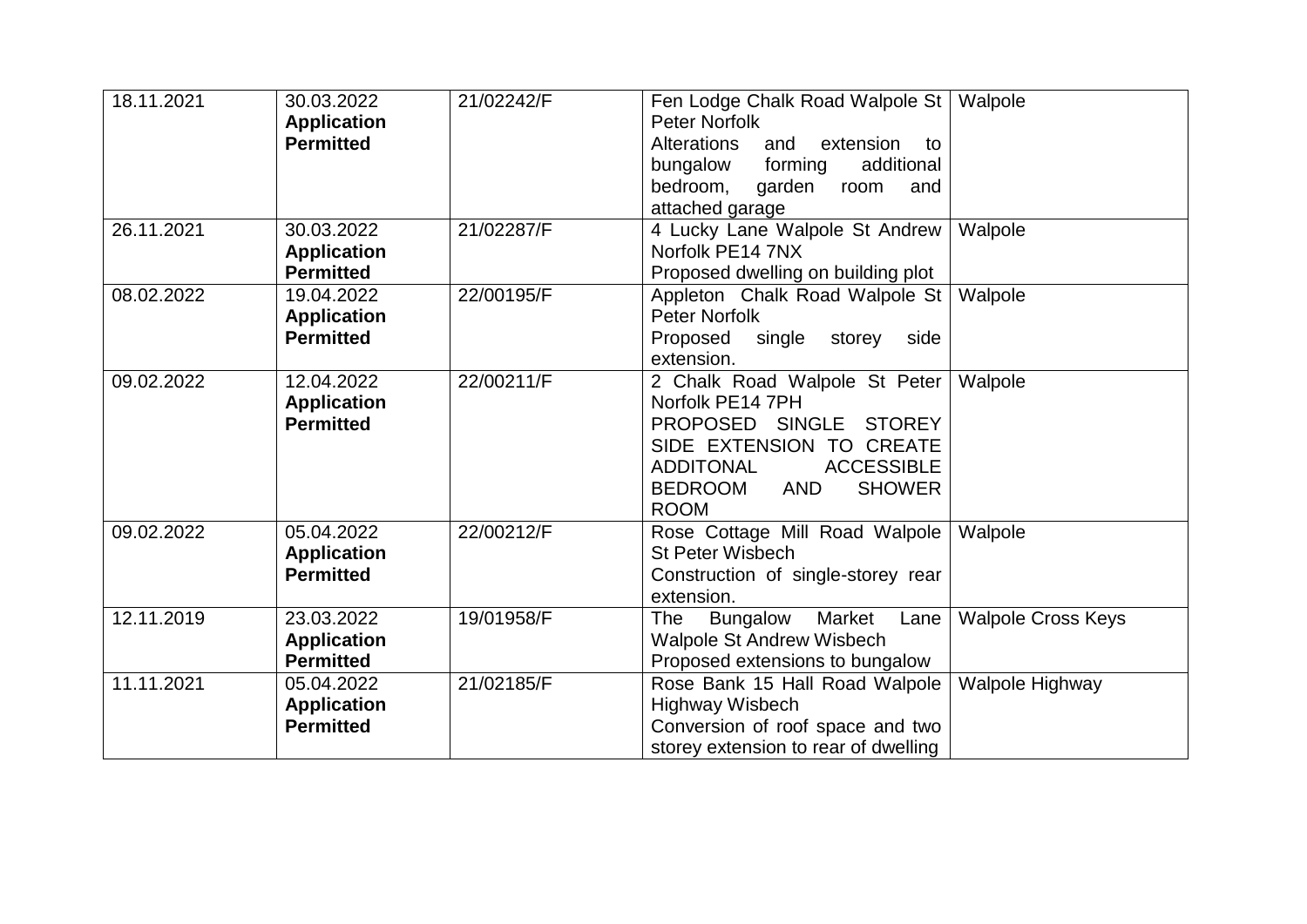| 20.08.2021 | 20.04.2022<br><b>Application</b><br><b>Permitted</b> | 21/01704/FM | Fountain House Walton Road<br><b>Walsoken Norfolk</b><br>Retrospective erection<br>of a<br>warehouse extension and loading<br>facility, revision of site access and<br>erection of storage building.                 | Walsoken   |
|------------|------------------------------------------------------|-------------|----------------------------------------------------------------------------------------------------------------------------------------------------------------------------------------------------------------------|------------|
| 22.09.2021 | 21.03.2022<br><b>Application</b><br><b>Permitted</b> | 21/01853/F  | Salmar Wilkins Road Walsoken<br>Wisbech<br>Proposed holiday caravan site                                                                                                                                             | Walsoken   |
| 17.01.2022 | 23.03.2022<br><b>Application</b><br><b>Permitted</b> | 22/00113/CU | 31<br>Brightwood<br>Equestrian<br>Road<br>Walsoken<br><b>Burrettgate</b><br>Wisbech<br>Change of use of paddock to form<br>all weather turn out and lunging<br>ring.                                                 | Walsoken   |
| 19.01.2022 | 30.03.2022<br><b>Application</b><br><b>Permitted</b> | 22/00126/F  | Tarrazona 16 S-Bend Lynn Road<br>Walsoken<br>Two storey rear extension                                                                                                                                               | Walsoken   |
| 08.10.2021 | 31.03.2022<br><b>Application</b><br><b>Permitted</b> | 21/01951/F  | 7 & 8 Rowan Close Fen Lane<br><b>Watlington Norfolk</b><br>Variation of conditions 2 and 5 of<br>planning permission 20/01165/F:<br>For alterations to plot 7 including<br>the addition of a free standing<br>garage | Watlington |
| 08.12.2021 | 28.03.2022<br><b>Application</b><br><b>Refused</b>   | 21/02350/F  | 7 And 8 Rowan Close Fen Road<br><b>Watlington Norfolk</b><br>VARIATION OF CONDITION 2<br>AND 5 of Planning Permission<br>20/01165/F: To amend drawing                                                                | Watlington |
| 22.12.2021 | 22.03.2022<br><b>Application</b><br><b>Permitted</b> | 21/02509/F  | 87 Downham Road Watlington<br>Norfolk PE33 0HT<br>Single storey extension to dwelling                                                                                                                                | Watlington |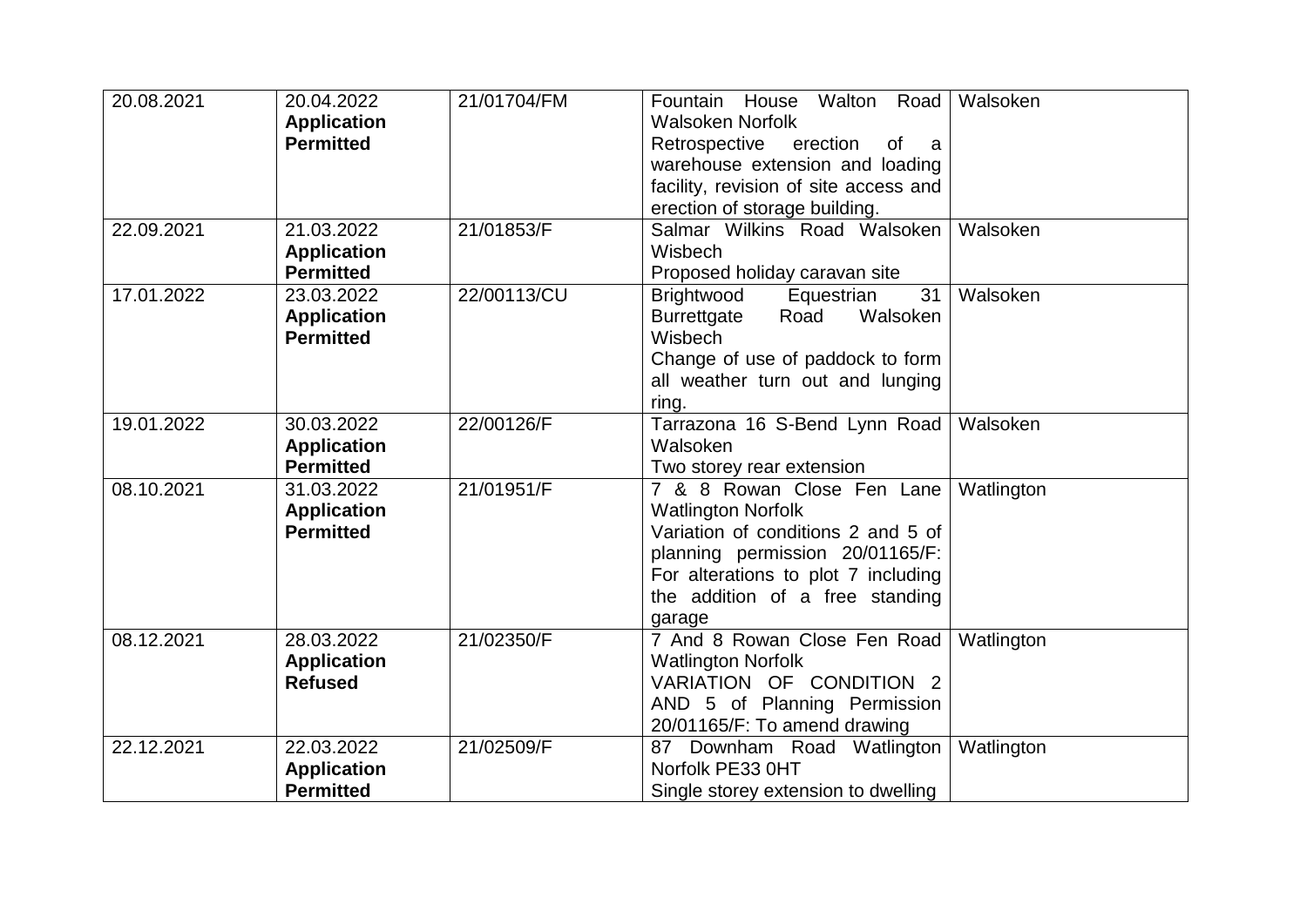| 26.01.2022 | 07.04.2022<br><b>Application</b><br><b>Permitted</b> | 22/00121/F | 59 John Davis Way Watlington<br><b>KINGS LYNN Norfolk</b><br>Single-storey rear garden room                                                                                                                                                                                                             | Watlington          |
|------------|------------------------------------------------------|------------|---------------------------------------------------------------------------------------------------------------------------------------------------------------------------------------------------------------------------------------------------------------------------------------------------------|---------------------|
| 14.12.2021 | 21.03.2022<br><b>Application</b><br><b>Permitted</b> | 21/02456/F | extension to semi-detached house<br>Wildfowl<br>And Wetlands Trust<br>Bank Welney<br>Hundred<br>Foot<br><b>Norfolk</b><br>Continued use of temporary<br>enclosures for housing black-tailed<br>godwits including 1 x portable                                                                           | Welney              |
| 07.02.2022 | 30.03.2022<br><b>Application</b><br><b>Permitted</b> | 22/00187/F | cabin and 3 x pens<br>The Walnuts Wisbech Road Tipps<br><b>End Welney</b><br>First floor extension and rear<br>single storey extension,<br>with<br>internal alterations.                                                                                                                                | Welney              |
| 04.02.2022 | 06.04.2022<br><b>Application</b><br><b>Permitted</b> | 22/00176/F | Northfield The Row Wereham<br>King's Lynn<br>REMOVAL OF CONDITION 2 OF<br><b>PERMISSION</b><br>PLANNING<br>2/81/00189/F:<br>(agricultural<br>occupancy condition)                                                                                                                                       | Wereham             |
| 04.10.2021 | 13.04.2022<br><b>Application</b><br><b>Permitted</b> | 21/01923/F | Homefields Basil Road West<br>Dereham King's Lynn<br>APPLICATION FOR VARIATION<br>OF CONDITION 2 ATTACHED TO<br>PLANNING<br><b>PERMISSION</b><br>12/01720/F: Demolition of existing<br>bungalow and associated ancillary<br>outbuildings and the construction<br>of one detached dwelling and<br>garage | <b>West Dereham</b> |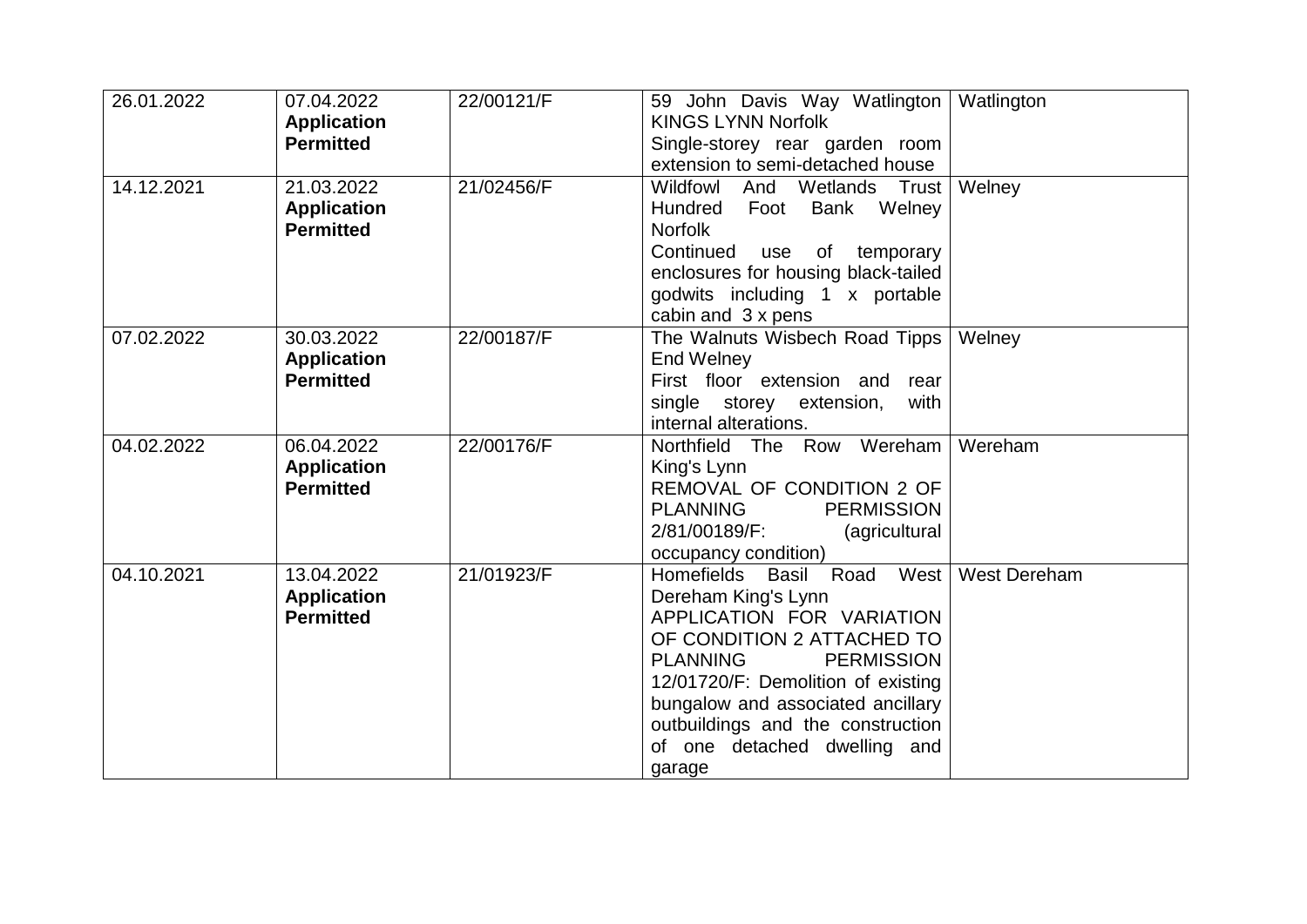| 26.01.2022 | 12.04.2022<br><b>Application</b><br><b>Permitted</b> | 22/00124/F | Road<br>Ashgrove Lynn<br>Rudham King's Lynn<br>Proposed rear extension & loft                                                                                                                                                                                | West   West Rudham           |
|------------|------------------------------------------------------|------------|--------------------------------------------------------------------------------------------------------------------------------------------------------------------------------------------------------------------------------------------------------------|------------------------------|
|            |                                                      |            | conversion                                                                                                                                                                                                                                                   |                              |
| 08.09.2021 | 06.04.2022<br><b>Application</b><br><b>Refused</b>   | 21/01781/F | Land North-East of Thurston Farm<br>Common Road Walton Highway<br><b>Norfolk</b><br>Change of use of land and stables<br>commercial<br>livery<br>yard<br>to<br>(retrospective) and siting of a<br>temporary dwelling in connection<br>with commercial livery | <b>West Walton</b>           |
| 18.11.2021 | 28.03.2022<br><b>Application</b><br><b>Permitted</b> | 21/02241/F | Fair View Blunts Drove Walton<br><b>Highway Norfolk</b><br>Conversion and extension to<br>garage to form residential annex<br>for elderly relatives                                                                                                          | <b>West Walton</b>           |
| 28.01.2022 | 05.04.2022<br><b>Application</b><br><b>Permitted</b> | 22/00158/F | Oakanash Lynn Road Setchey<br>King's Lynn<br>Proposed extensions<br>and<br>alterations including refurbishment<br>(redesign). Proposed link and<br>extension to outbuilding                                                                                  | <b>West Winch</b>            |
| 04.02.2022 | 29.03.2022<br><b>Application</b><br><b>Permitted</b> | 22/00177/F | April Cottage Eau Brink Road<br>Wiggenhall St Germans Norfolk<br>Erection of new single-storey rear<br>& side extensions and replacing<br>the roof over previously added<br>extension.                                                                       | <b>Wiggenhall St Germans</b> |